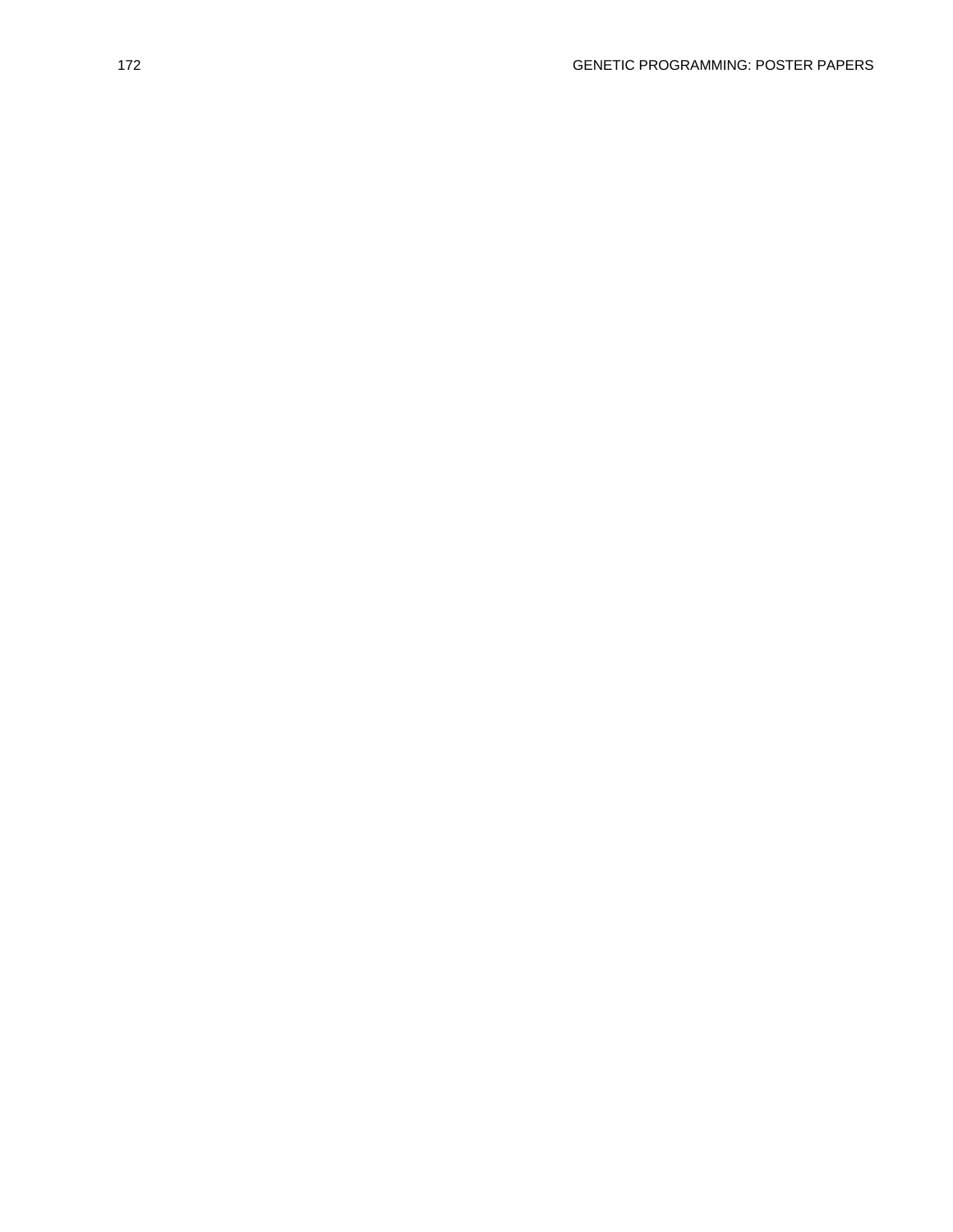## Knowledge Based Evolutionary Programming for Inductive Learning in First-Order Logic

#### Federico Divina and Elena Marchiori Department of Mathematics and Computer Science Vrije Universiteit, Amsterdam, The Netherlands email: {divina,elena}@cs.vu.nl

Learning from examples in First-Order Logic (FOL), also known as Inductive Logic Programming (ILP) , constitutes a central topic in Machine Learning, with relevant applications to problems in complex domains like natural language and molecular computational biology [Muggleton, 1999].

This paper introduces a knowledge based evolutionary program for inductive concept learning in (a fragment of) FOL, called KBGL (Knowledge Based Genetic Learner). KBGL adopts a Michigan's approach, which means that every individual represents one rule, and individuals co-operate and compete in the evolutionary process. The algorithm uses (a subset of) the background knowledge for constructing the initial population of clauses, and uses novel generalization/specialization operators, based on ILP concepts, in the mutation process. At the end of the evolutionary process, the best subset of clauses (a logic program) is extracted from the final population by means of a fast heuristic procedure. KBGL employs two restriction biases which are controlled by the user: a language bias for reducing the size of the search space, and a stochastic bias on the background knowledge for reducing the computational resources used during the search. At each iteration the probabilistic tournament selection mechanism is used for selecting a number of individuals. Every selected individual undergoes the mutation process, which consists of the repeated application of one, among four, greedy operator until the fitness of the individual increases (the fitness is intended to be minimized), or a maximum number of iterations is reached. If the fitness has increased after the application of a mutation, then the last mutation applied is retracted. As stated before, KBGL uses four mutation operators, namely two operators are used for generalizing a clause , while the other two are used for the specialization of the clause . Every time an individual has to be mutated, the choice of the particular operator to be applied, is made taking into account

the features of the individual, in particular the number of positive and negative examples covered by the individual. The chosen operator then will try to apply the best mutation in order to reduce the fitness of the individual.

The method is tested on two ILP case studies: learning illegal white-to-move positions in the chess endgame White King and Rook versus Black King, and learning the mutagenic activity of nitroaromatic compounds. On these problems, the algorithm yields results comparable to those obtained by state-of-the-art ILP algorithms. For the KRK problem, the dataset consists of 5 training sets of a 100 examples, and one test set of 1000 examples. The background knowledge consists of 50 facts that describe the ordering of rows or columns on a chess board. The average accuracy obtained was of 93%, which is comparable to the results achieved by FOIL, while it is slightly inferior to DOGMA's. The dataset regarding the mutagenic problem consists of a set of 42 examples, 13 positive and 29 negative. The background knowledge contains 12,203 elements on atomic structure and bonding. The average accuracy obtained was of 73%. In particular, for the mutagenesis dataset, the use of the biases on both the language and the background knowledge sensibly improved the efficiency of the system, letting, however, the system achieve good results. The results indicate that knowledge based evolutionary programming provides an effective method for learning in FOL. Moreover, experiments on datasets containing noise indicate that the algorithm is capable of handling also imperfect data.

#### References

[Muggleton, 1999] Muggleton, S. (1999). Inductive logic programming: issues, results and the challenge of learning language in logic. Artificial Intelligence, 114:283–296.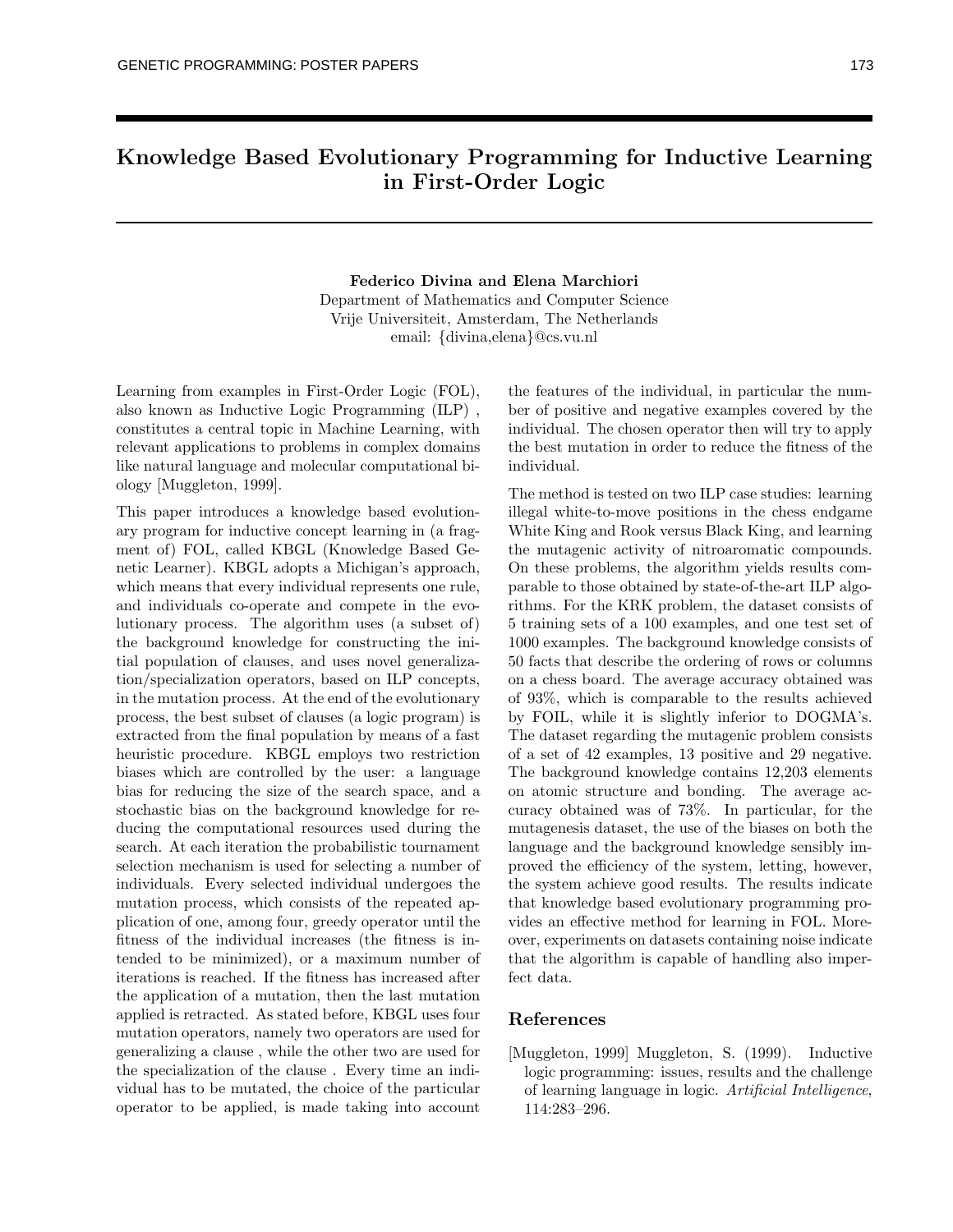## **Estimating Stock Price Predictability Using Genetic Programming**

#### **Minglei Duan**

Dept. of Electrical and Computer Engineering Marquette University PO Box 1881, Milwaukee, WI 53201-1881

A new method that quantifies the predictability of a stock's price is presented. This new method overcomes some problems with previous approaches to stock price predictability. The new method shows which stocks are more predictable, and hence can help in making investment decisions. Genetic Programming is used as the modeling tool. Preliminary experiments are conducted to show the advantages of this method.

Time series predictability is a measure of how well future values of a time series can be forecasted. Measuring the predictability of a time series is important because it can tell whether a time series can be predicted before making a prediction. Therefore prediction of time series with low predictability, such as a random walk time series, can be avoided. A good metric for time series predictability also provides a measure of confidence in the accuracy of a prediction. This is especially helpful to minimize the risk when making an investment decision.

An *h*-metric was introduced by Kaboudan [1], which measures the probability that a series is GP -predictable using Genetic Programming [2]. By design, the computed metric should approach zero for a complex signal that is badly distorted by noise. Alternatively, the computed metric should approach one for a time series with low complexity and strongly deterministic signal.

This metric is based on comparing two outcomes: the best fit model generated from a single data set before shuffling with the best fit model from the same set after shuffling. The shuffling process is done by randomly scrambling the sequence of an observed data set using Efron's bootstrap method. Specifically, the unexplained variations, which are measured by the sum of squared error before and after shuffling of a time series are compared.

While applying the *h*-metric to estimate stock price predictability, two main problems have been observed. First, the value of the metric largely depends on the length of the time series. The source of this effect is mainly due to the nonstationarity of stock price time series, and the nonstationarity becomes more evident as the sample size increases. The second problem is a derivation of the first one. For a long-term stock series, the value of the *h* metric will be distributed in a very narrow range. Hence, it largely reduces the resolution of the metric.

#### **Richard J. Povinelli**

Dept. of Electrical and Computer Engineering Marquette University PO Box 1881, Milwaukee, WI 53201-1881

These problems are resolved by using a shifting window, so that the *h*-metric can be estimated on the same sample

size, as long as the window length is fixed. By changing the window length, the range of the metric can be adjusted. The overall predictability of a time series can be estimated by calculating the average *h* over all windows.

In order to test the new metric, it is applied to three different kinds of time series: a deterministic time series (Mackey-Glass map), a stock price time series, and a random walk time series. It can be seen clearly from the experiments that different kinds of times series yield significantly different results (Table 1).

Table 1: Experimental results

| <b>Time series</b> | <b>Predictability</b> |  |  |
|--------------------|-----------------------|--|--|
| Mackey-Glass       | 0.996                 |  |  |
| Random Walk        | 0.140                 |  |  |
| <b>GE</b> Stock    | 0.485                 |  |  |

This method has been shown to be able to distinguish stock price time series and random walk time series effectively. Future work needs to be done comparing more different stocks to test whether the metric can quantify the predictability accurately. This method may be helpful in making investment decisions.

#### **References**

[1] Kaboudan, M. 1998. A GP approach to distinguish chaotic from noisy signals. *Genetic Programming 1998: Proceedings of the Third Annual Conference*, San Francisco. CA: Morgan Kaufmann, pp. 187-192

[2] Koza, John 1992. *Genetic Programming: On the Programming of Computers by Means of Natural Selection*. Cambridge, MA: The MIT Press.

[3] Kaboudan, M. Genetic Programming Prediction of Stock Prices, *Computational Economics,* to appear.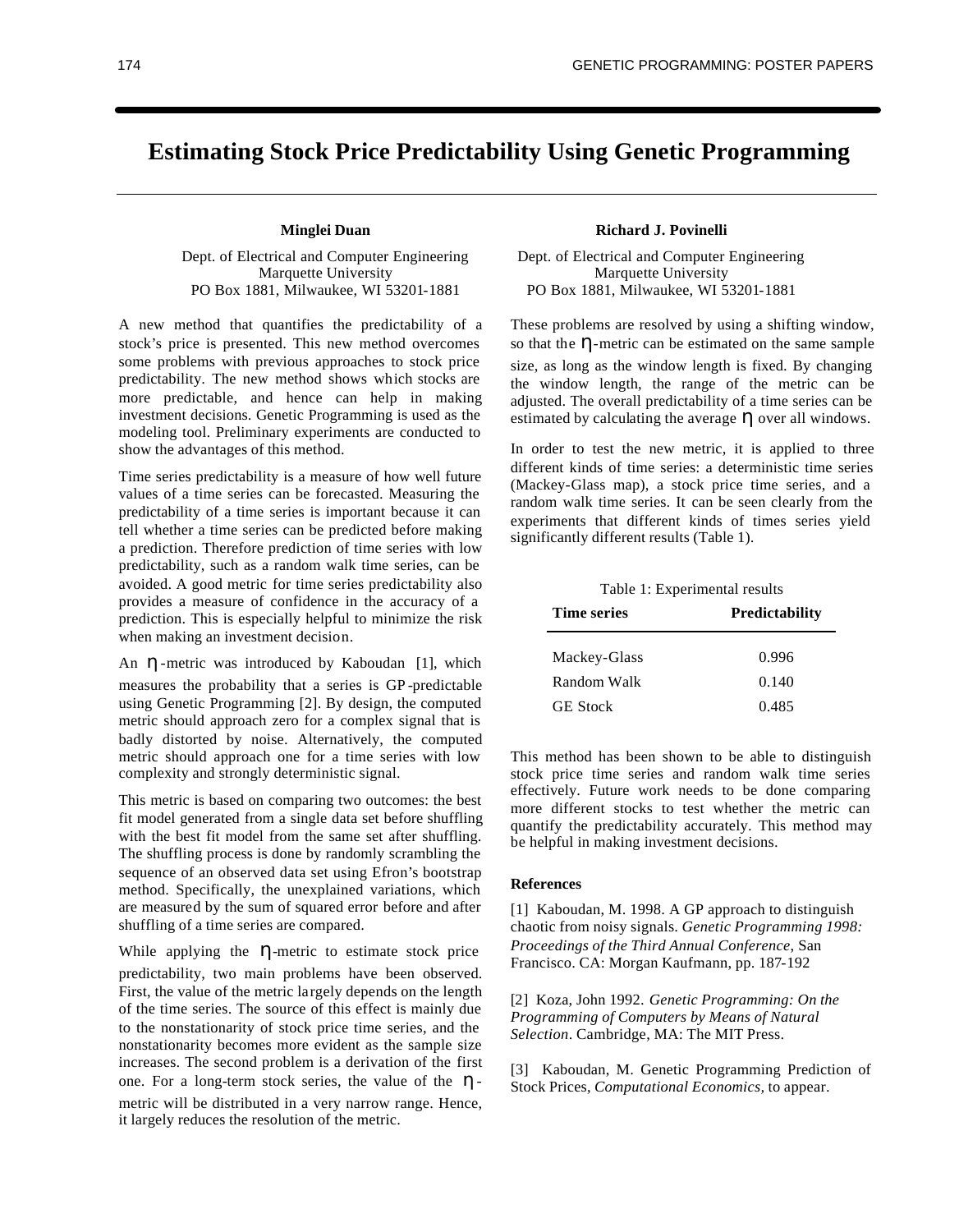# **A new methodology for the Placement and Routing problem based on PADGP**

#### **F. Fernández**

Centro Universitario de Mérida Universidad de Extremadura C/ Calvario, 4. 06800 Mérida. Spain fcofdez@unex.es

#### **Abstract**

We present results from the application of a new methodology based on Parallel and Distributed Genetic Programming (PADGP). It allows us to automatically perform the placement and routing of circuits on reconfigurable hardware. For each of the problems we have dealt with, the methodology finds several different solutions.

#### **1 DESIGN BASED ON FPGAS**

Field Programmable gate arrays (FPGAs) are powerful devices for implementing complex digital systems. FPGAs are arrays of prefabricated logic blocks and wire segments with user-programmable logic and routing resources. When programming an FPGA, we previously obtain a circuit description via logic synthesis. We take this description and we map and convert it into the modules and routing resources available in FPGAs. Bearing in mind that both logic blocks and routing resources are predefined in an FPGA chip, circuits must be laid out within it.

#### **2 METHODOLOGY.**

As we are using GP, it is customary to codify the problem by means of trees. Each circuit to be placed and routed should thus be coded as a tree. Figure 1 graphically depicts the way circuits are encoded as trees. In [Fernández et al 2000] we can find a more detailed description of the encoding process.



Figure 2 graphically depicts the circuits that we have tested to see if the methodology is capable of placing and

#### **J.M Sánchez**

Escuela Politécnica Universidad de Extremadura Avda de la Universidad. Cáceres. Spain.

#### **M. Tomassini**

Institut d'Informatique Université de Lausanne Switzerland

routing circuits. Figure 3 shows one of the solutions that PADGP finds for this benchmark problem



Figure 3

We have designed experiments using several populations, a migration rate of 1 individual per generation and random communication topology. We have performed several trials each time with a different number of individuals or populations. In figure 4 we can see that using 2 or 5 population we get better results than using only 1 when the total number of individuals is 500.



#### **4 REFERENCES**

[Fernández et al 2000] F. Fernández, J.M. Sánchez. M. Tomassini. Proceedings XV Design of Circuits and Integrated Systems 2000.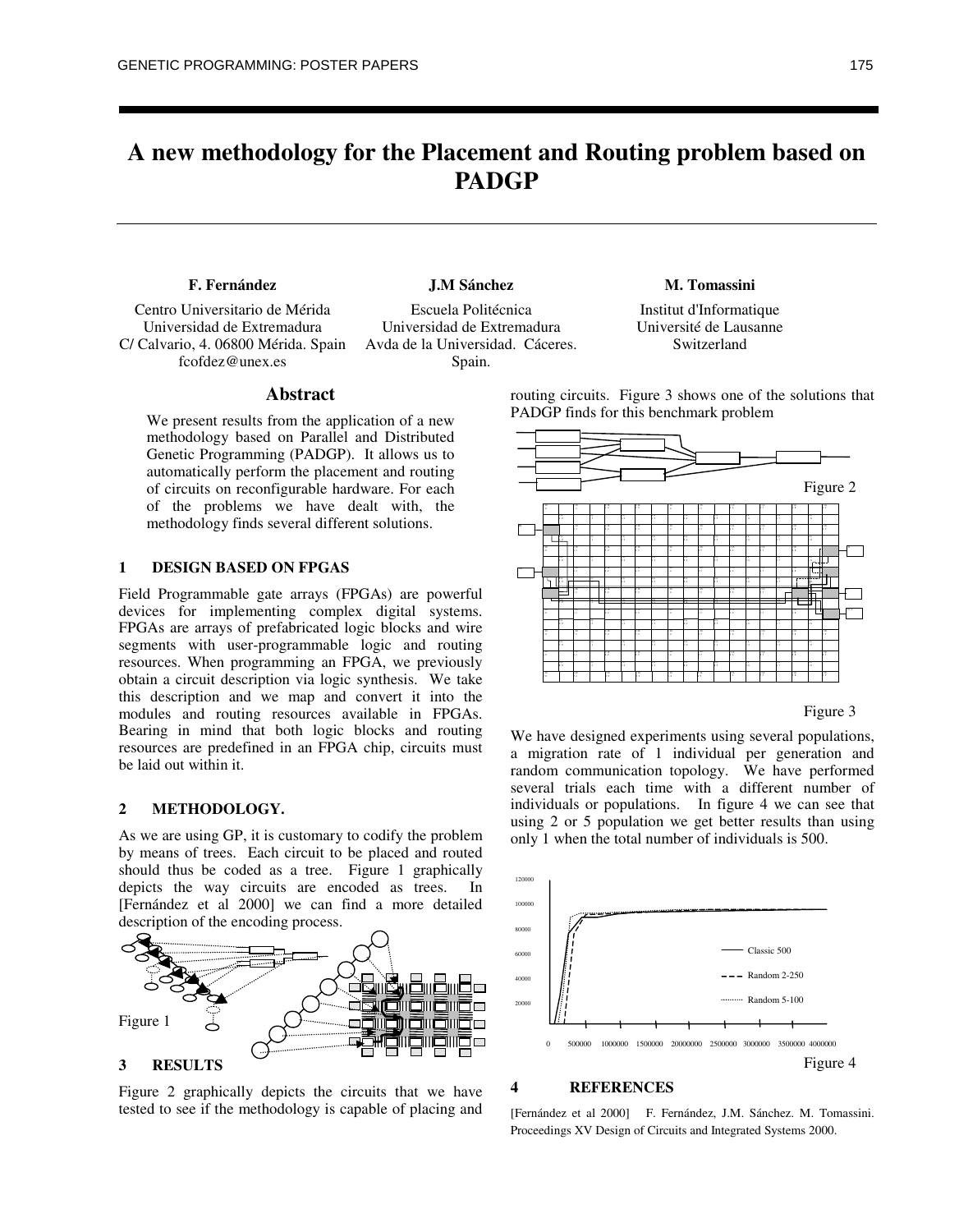## $Evol Vision$  – an *Evolvica* visualization tool

Tim Fühner Department of Computer Science II University of Erlangen-Nuremberg Martensstr. 3 D-91058 Erlangen, Germany tim.fuehner@stud.informatik.uni-erlangen.de

## 1 INTRODUCTION

EvolVision is an evolutionary algorithm visualization tool, designed for the Evolvica framework—a Mathematica library, which provides notebooks and routines for a wide range of evolutionary algorithms [Jac01]. Owing to an open architecture, EvolVision is not limited to the Evolvica framework or any specific programming language or computer platform but can be used in various environments [Füh00].

The visualization tool aims at applying and exploring standard visualization techniques, being easily extendible by new (experimental) visualization techniques, and visualizing different levels of the evolutionary algorithm. It gives a coarse overview of an algorithm's behavior, displays detailed views of individuals and their properties, and provides fine grained views of the algorithm's data structures.

#### 2 ARCHITECTURE

EvolVision is implemented in the Java programming language and designed as a client/server application. Thus the visualized program has to undergo only marginal modifications and the visualization tool has no remarkable influence on its runtime behavior. Another benefit is its independence from a specific platform or operating system.

The communication between EvolVision and the visualized program is realized by a protocol language, which uses a grammar similar to the *Mathematica* programming language [Wol96]. This language is also used to store and review former experiments.

EvolVision is a core program that can be adjusted to the needs of the specific visualization task. Its flexibility is achieved by a plug-in architecture that allows easy extension of the visualization features. Currently there are four plug-in categories: 1. in-line vi-

Christian Jacob Department of Computer Science The University of Calgary 2500 University Drive N.W. Calgary, Alberta T2N 1N4, Canada jacob@cpsc.ucalgary.ca

sualization plug-ins (i.e., visualization of individuals on the main canvas), 2. singled out visualization plugins (i.e., visualization of individuals in separate windows), 3. population-wide visualization plug-ins, and 4. experiment-wide visualization plug-ins.

#### 3 VISUALIZATION FEATURES

EvolVision's main canvas provides an overview over the whole evolutionary algorithm. It displays the populations of each generation and the fitness value of the best individual and the average fitness. A population consists of its individuals, each of which is represented by its fitness value and a schematic, genotypic, or phenotypic view. All representations are implemented as plug-ins.

Another core feature of EvolVision is the interactive generation of pedigree diagrams. The descent of individuals is depicted on demand. In order to identify the differences between the genomes of an offspring and its parents, the effect of genetic operators can additionally be highlighted in an individual's genotypic view.

#### REFERENCES

- [Füh00] Tim Fühner. EvolVision Visualization of Artifical Evolution in the Evolvica Framework. Studienarbeit, Department of Computer Science II, University Erlangen-Nuremberg, Erlangen, 2000. see also: http://www.cpsc.ucalgary.ca/~jacob/ Evolvica/EvolVision.
- [Jac01] Christian Jacob. *Illustrating Evolutionary* Computation with Mathematica. Morgan Kaufmann, San Francisco, CA, 2001.
- [Wol96] S. Wolfram. The Mathematica Book. Wolfram Media/Cambridge University Press, Cambridge, MA, 3. edition, 1996.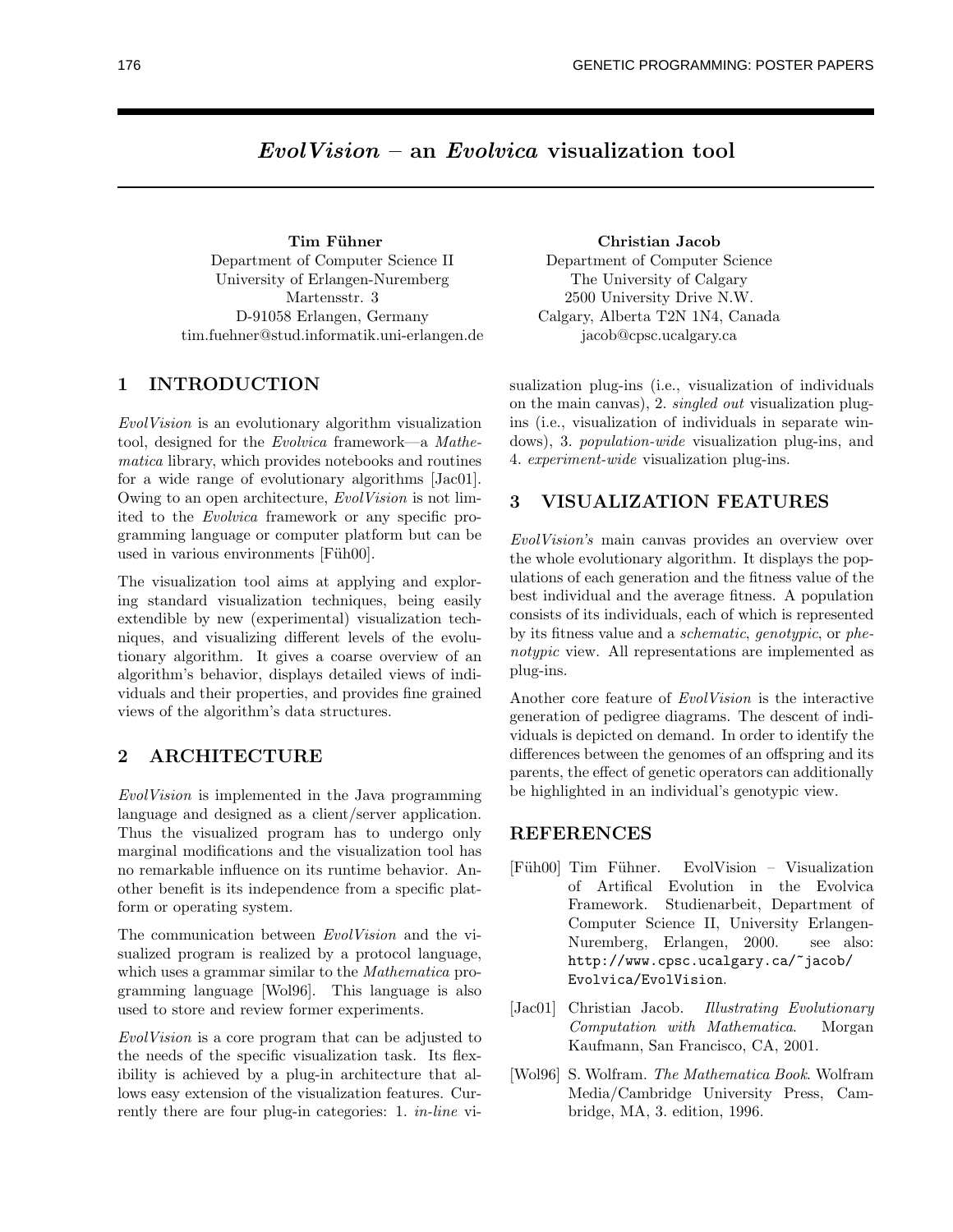## An Engineering Approach to Evolutionary Art

J.I. van Hemert jvhemert@cs.leidenuniv.nl Leiden Institute for Advanced Computer Science Leiden University, The Netherlands

 ${\bf Abstract}$ 

We present a general system that evolves art on the Internet. The system runs on a server which enables it to collect information about its usage world wide; its core uses operators and representations from genetic programming. We show two types of art that can be evolved using this general system.

In evolutionary art we strive for a system that creates art using the principle of evolution: The survival of the fittest, or in this case, the survival of the most beautiful. Often this goal is achieved using an evolutionary algorithm of some form. All systems share a common feature: Human intervention to determine what is nice and what is ugly, in other words, a human fitness function.

The evolutionary algorithm used here is a crossing between a genetic program and a generic evolutionary algorithm. Most of its features are from genetic programming, but it does not share the main paradigm of creating executable material that can be applied to many different inputs. We point the reader to (van Hemert and Jansen, 2001) for all the details about the implementation of the system.

Most evolutionary art systems run on a single machine, which, in itself, is not a striking property, but the main restrictions these systems have is that they interact solely with the person behind the same machine. Even if such a system would be popular its output will not go beyond the user and her machine. Here we strive for a system that is accessible for many people at the<br>same time, at hering information about the decisions. References same time, gathering information about the decisions these people make. All of this is made possible through the Internet and the common gateway interface (cgi).

The fact that the system is on-line all of the time helps us, the researchers, to get the assistance of many

M.L.M. Jansen mjansen@cs.leidenuniv.nl

people. To be able to make statements on these decisions we require a large amount of data, because this type of research is based largely on sub jective decisions. Normally we would have to search actively for subjects that are willing to assist in these experiments, but here they can voluntarily and anonymously visit the page on the Internet and use the system.

If we want to gain information on what the average person likes and dislikes, we need to record the actions of many visitors. Hence, we connect the system to a database that stores the paintings that have been presented to users that have visited. Using this we are slowly building up a gene bank of evolved art.

Although the gene bank of images is constantly changing we provide pieces of art that are currently ranked high.



Figure 1: A Mondriaan (left) and mandala (right)

We invite the reader to visit our system on the Internet to fully experience its dynamics, it can be found at

http://www.liacs.nl/~jvhemert/eartweb/

van Hemert, J. and Jansen, M. (2001). An engineering approach to evolutionary art. Technical Report ?, Leiden Institute for Advanced Computer Science, Leiden University.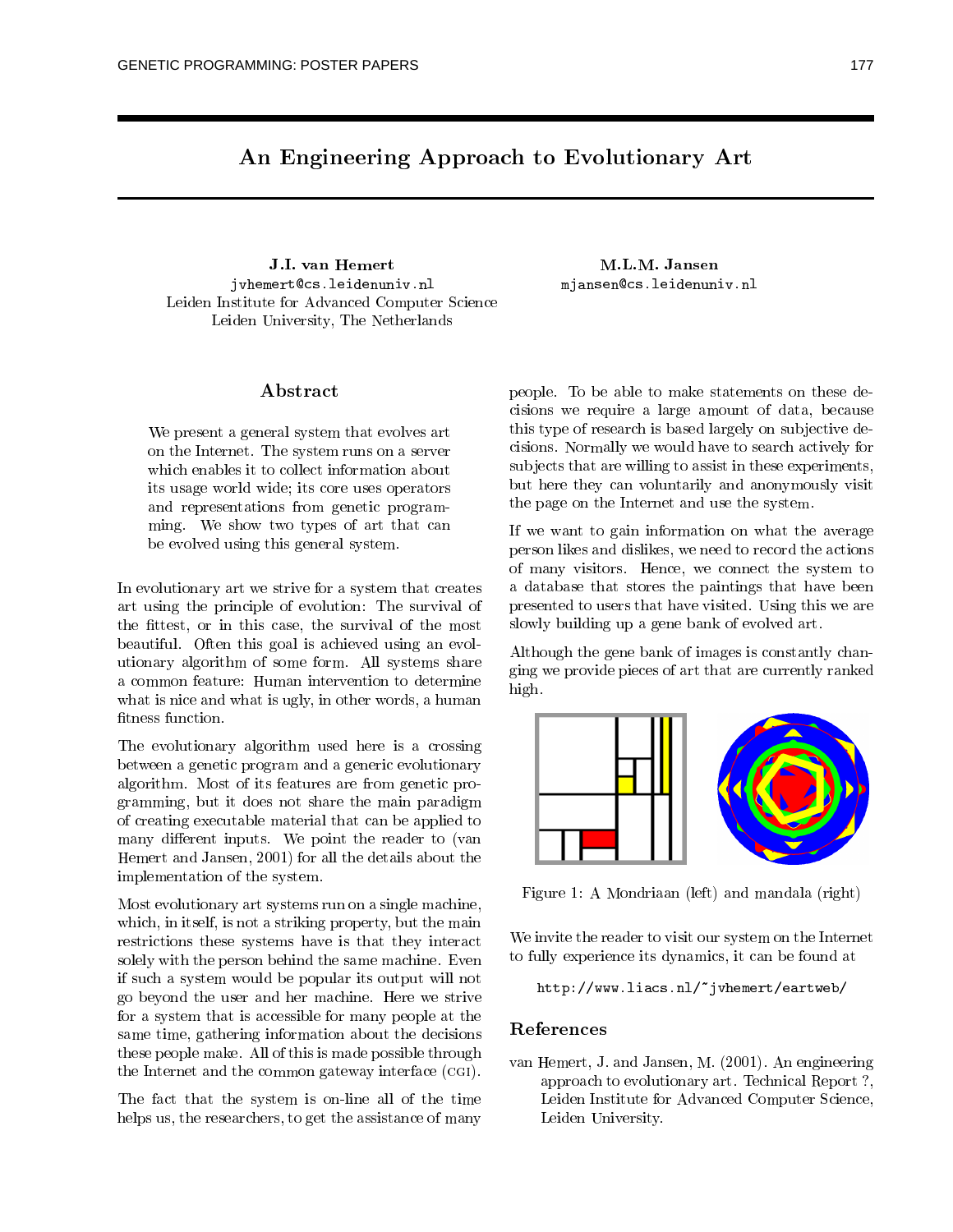## **Fault-Tolerant Computing with N-Version Genetic Programming**

#### **Kosuke Imamura, James A. Foster**

Initiative for Bioinformatics and Evolutionary Studies (IBEST) Computer Science Dept. University of Idaho Moscow, ID 83844-1010 {kosuke,foster}@cs.uidaho.edu

#### **Abstract**

We applied N-version genetic programming (NVGP) to a path prediction problem, and compared the results with a single version GP. Statistics from the experiment suggest that NVGP is a viable method to increase reliability, which reduces output variance and thereby expected meantime to system failuer.

#### **1 INTRODUCTION**

Programs inferred by sample training based methods such as genetic programming are likely to be incorrect, unless the sampling is exhaustive [1]. To cope with this dilemma, we developed an redundant module software system with an isolated island model GP, and applied it to predict the next location of a moving object. A fundamental assumption of N version programming is that independent modules will have uncorrelated faults, so that a composite system will be more reliable by avoiding simultaneous faults in different modules [2].

#### **2 EXPERIMENT**

Our NVGP consists of 5 GPs and one master. The master averages each GP's prediction at time  $t_i$  to predict the next location of a moving object at time  $t_{i+1}$ . After the prediction is output, the master receives the actual location from an external source as feedback. If a GPs prediction error is beyond a pre-determined threshold, the GP is retrained using the 5 most recent actual locations received by the master. The moving object traverses the hand made path shown in Figure 1.



Figure 1: Path to be predicted

Figure 2 plots the prediction errors margin of NVGP and a single version GP. The plot band of NVGP is narrower than the single GP band with statistcal significance.



Figure 2: Prediction Error Plot

Table 1 shows the increased reliability of NVGP over a single version measured in terms of number of prediction errors on the entire path. All the NVGP predictions use a 0.05 error threshold.

| Error Threshold | Reliability Increase |
|-----------------|----------------------|
| 0.02            | 22.9%                |
| 0.03            | 163.2%               |
| 0.04            | 332.0%               |

Table 1: Reliability Increase by NVGP

#### **3 CONCLUSIONS**

The NVGP predicts the target path with a statistically significantly narrower error band than a single GP system, even though the NVGP and the single GP produce the same mean of errors. This indicates a longer meantime to system failure, and suggests a degree of fault in the isolated island NVGP.

#### **References**

[1] Kosuke Imamura, James A. Foster and Axel Krings, "The test vector problem and limitations to evolving digital circuits", Proc. NASA/DoD Workshop on Evolvable Hardware (EH), IEEE Press, pp. 75-80, 2000

[2] Avizienis, A. and J.P.J. Kelly, "Fault Tolerance by Design Diversity: Concepts and Experiments", IEEE Computer, vol. 17 no. 8, pp. 67-80, August 1984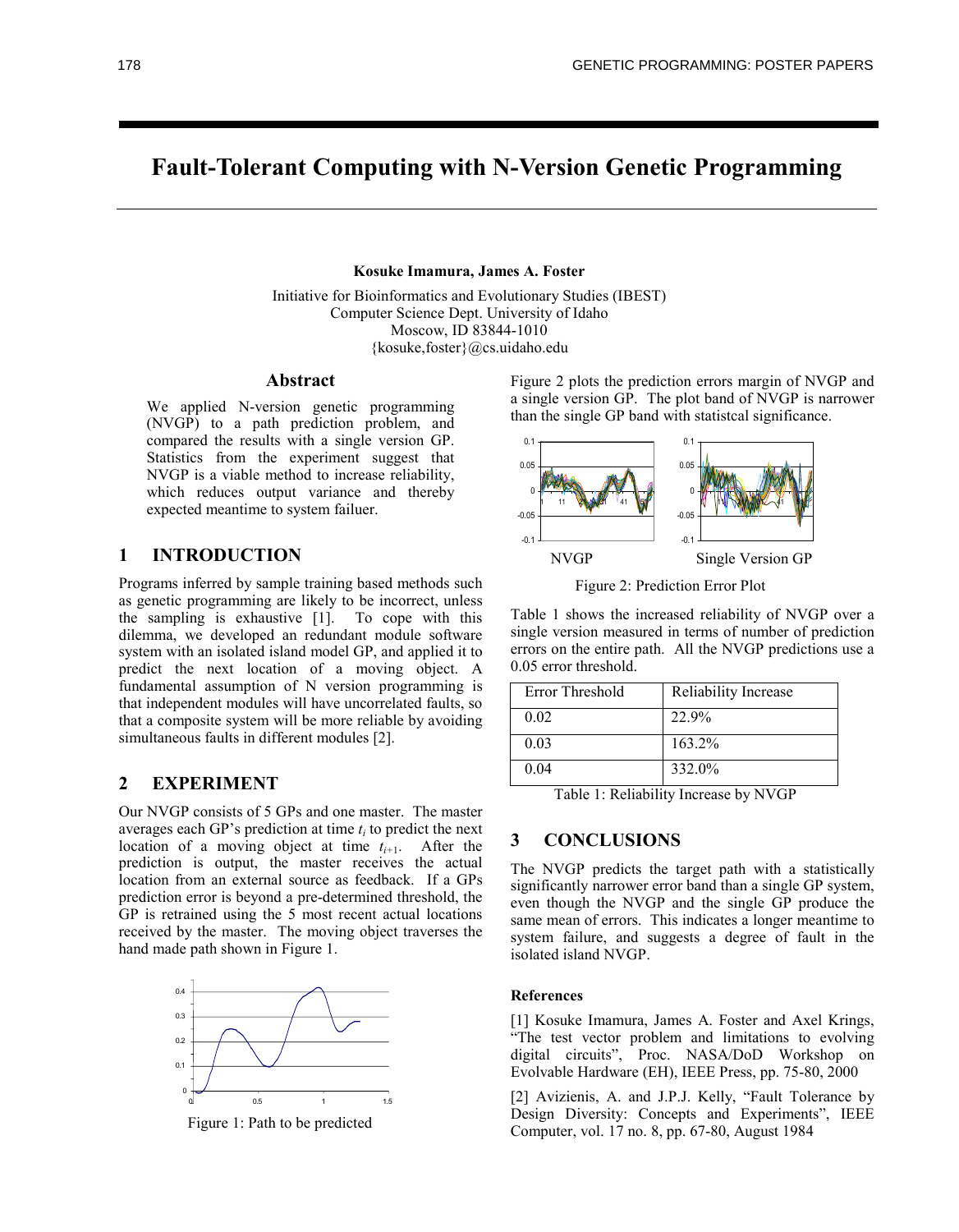Network Structure Oriented Evolutionary Model{Genetic NetworkProgramming{and Its Comparison with Genetic Programming

Hironobu KatagiriDept. of Electrical and Electronic Systems Eng. Kyushu Univ., 6-10-1, Hakozaki, Higashi-ku Fukuoka 812-8581, Japan

Kotaro HirasawaDept. of Electrical and Electronic Systems Eng. Kyushu Univ., 6-10-1, Hakozaki, Higashi-ku Fukuoka 812-8581, Japan

A large number of studies have been made on the planning of real mobile robots and virtual agents. The planning, generating the behavior sequences, is generally complex and hard to design for us. To overcome these problems, we need to make the planning without human. Many studies on automatic design of the behavior sequences, therefore, have been reported. There are many kinds of such studies and especially the evolutionary optimization techniques, such as Genetic Programming (GP) and Evolutionary Programming (EP), stand out. In this paper, the evolutionary optimization technique is also used to generate the behavior sequences for agents in virtual worlds. The distinguished point of this study is that it bases on the network structure to express the behavior sequences, while GP bases on the tree structure. To distinguish the proposed method in this paper from conventional GP, we call the proposed method Genetic Network Programming (GNP). The comparative simulations are executed using the tileworld environment, which is famous for as a test bed problem, to show the differences between GNP and GP. The tileworld is two-dimensional latticed world. There are agents, tiles, holes and barriers. In this world, the goal of these agents is to drop all the tiles into the holes.

GNP is especially developed to express the behavior sequences of the agents, and is based on the network structure. Tree based structure well describes the knowledge and rules, but it seems to be the structure consisted of static knowledge and rules. The flexible behavior may be obtained by using the past behaviors indirectly rather than by using only the current situation or using the past behaviors intentionally. Almost all the studies insisted on the determination of the agent's behavior from the root node or start node every each agent's behavior. On the contrary, GNP won't determine the agent's behavior from the speci fied node, that is, all behaviors are considered to be sequences. This is the main reason why GNP adopts

Jinglu HuDept. of Electrical and Electronic Systems Eng. Kyushu Univ., 6-10-1, Hakozaki, Higashi-ku Fukuoka 812-8581, Japan

the network structure.

GNP is composed of many and various nodes. These nodes are roughly classied into two kinds of nodes: JUDGEMENT NODE and PROCESSING NODE. The former nodes are still more classied into some kinds of concrete functional nodes, and in the same way the latter nodes are. The nodes belong to JUDGEMENT NODE describe some kinds of judgement, e.g. "Is there something in front of the agent?", and the nodes belong to PROCESSING NODE describe some kinds of action, e.g. "Move forward". The behavior sequence is described by connecting these nodes with each other. A token that shows the current node moves through the network, and the transfer rule of the token is determined by the consequent of judgement and action. Take care, the token starts from the start node at the beginning, but subsequent transfer depends only on the consequent of judgement and action. In this way, the agents behave according to the network flow.

The evolutionary operator such as crossover and mutation are used to evolve the GNP structure. These operators are applied almost the same way in Genetic Algorithm, and applied only to the connection between the nodes. In the other words, the functions of the nodes are never changed but the connections are changed.

From the simulations, although it is difficult to compare completely fair between GNP and GP because of the differences of the structure and evolutionary method, better results were achieved with GNP than with GP in three points, for this particular problem and the parameters tested. The first is the memory efficiency, the second is quick convergence and the last is the high success rate.

#### Junichi Murata

Dept. of Electrical and Electronic Systems Eng. Kyushu Univ., 6-10-1, Hakozaki, Higashi-ku Fukuoka 812-8581, Japan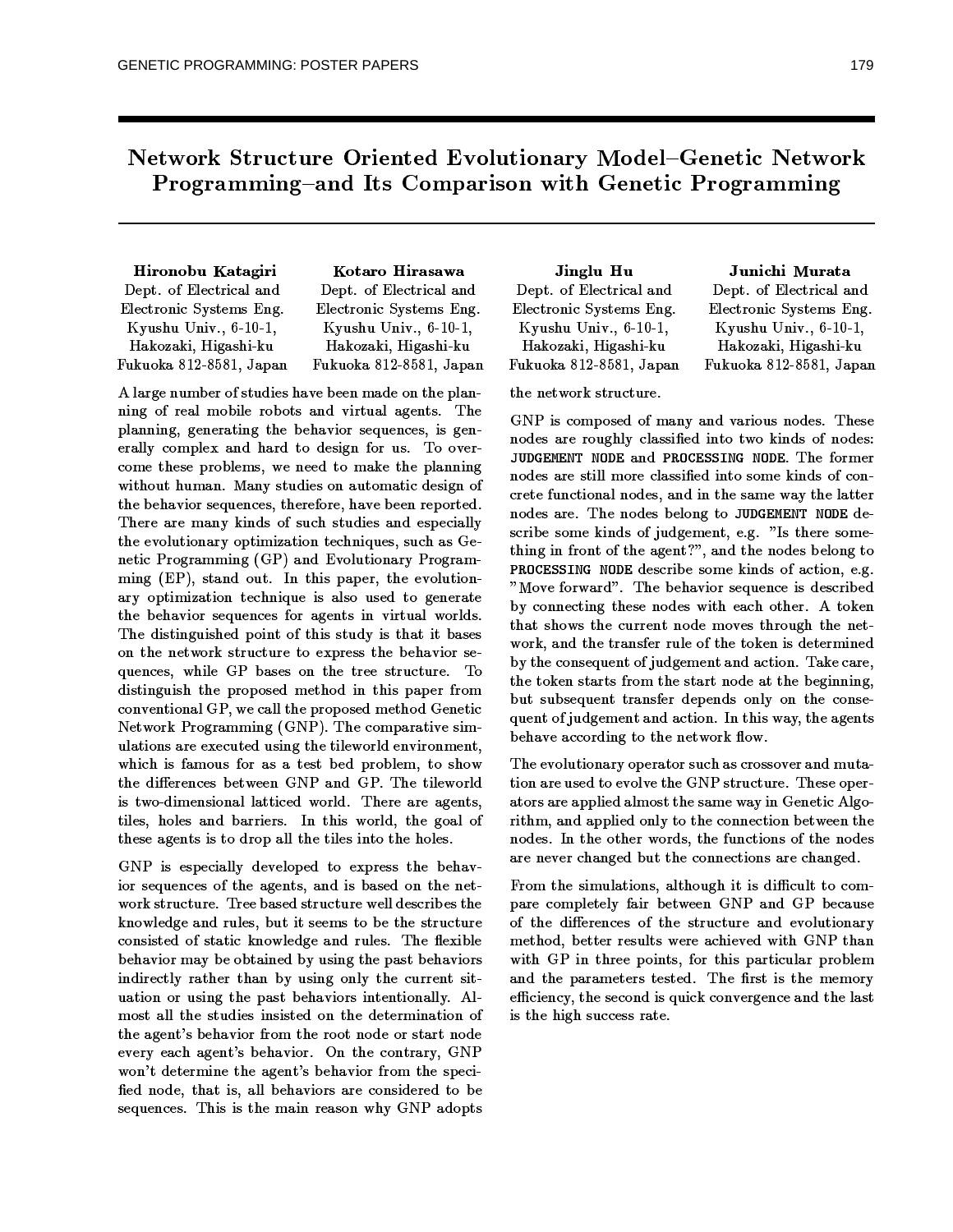## Controlling the Genetic Programming Search Co

Emin Erkan Korkmaz Department of Computer Engineering Middle East Technical University Ankara-Turkey korkmaz@ceng.metu.edu.tr

There has been a big interest in inducing classes of grammars in the area of machine learning. The symbolic nature of the grammar induction problem makes it suitable for the GP-approach. However the straightforward application of the GP on Context Free Grammar Induction problem fails to generate a satisfactory solution. In this paper a new approach is presented where the aim is to formalize a control module for GP which would direct the search only among well fit grammars.

GP is an induction method used to search over a huge state space consisting of structured representations. Induction of context-free grammars can be considered as a suitable symbolic task for the GP method. The left-hand side of a rewrite rule in a grammar can be treated as a function which is composed of the righthand side elements of the same rule. Thus, it is possible to represent context-free grammars as as structured trees. When the GP method is used in a straightforward manner for the CFG-induction problem, the output grammar induced is far away from a reasonable abstraction over the training sentences. It seems that the limitations for the convergence appear due to the nature of the problem. The interdependency among subparts of a context free grammar is high. That is, the contribution of a part of a grammar to the fitness function heavily depends on some other subparts. Hence the risk of destroying the interdependent overall structure and causing a dramatic fall of the fitness value after a genetic operation is quite high.

It can be claimed that the above problem is based on the limitations of the tree representation used in GP. The tree abstraction is capable of representing subparts of a problem and how these subparts are connected to each other. However it fails to capture the perform global information based on the interdependency relation existing in a grammar, hence it becomes possible to destroy this global structure throughout a genetic operation ending up with invalid offsprings that can-

Göktürk Ücoluk Department of Computer Engineering Middle East Technical University Ankara-Turkey ucoluk@ceng.metu.edu.tr

not parse any of the training sentences at all.

The control module proposed tries to overcome the problem by using a representation that would capture the dependency information in a grammar. In order to achieve this goal the chromosomes are transformed to single points in an n-dimensional space which will be used by the control module. It is aimed that the control module would use these atomic representations and would try to determine prototypes for the valid and invalid elements in the domain. Then, these prototypes can be feeded in the genetic search and the genetic search can use them to determine the consequences of a genetic operation beforehand and perform the right genetic operations that would keep the search only among the well-fit elements.

The transformation of the chromosomes is carried out by mapping terminal elements to base vectors and non-terminal elements to vectors obtained by adding the vectors of their arguments. On the other side, the interaction between the genetic search and the control module is formalized as follows: The genetic search is started and for each chromosome that appears, the corresponding vector representation and its fitness value are sent to the control module. After collecting a certain amount of data, the control module uses a classification algorithm and forms prototypes for the valid and invalid chromosomes. After the prototypes are determined, before each genetic operation different alternatives are analyzed and the best alternative that is the one that would produce offsprings closest to the valid prototypes is chosen.

Several trials have been carried out and it has been observed that the controlled genetic search can outperform the straight-forward application of GP on the problem. The contract of the contract of the contract of the contract of the contract of the contract of the contract of the contract of the contract of the contract of the contract of the contract of the contract of the c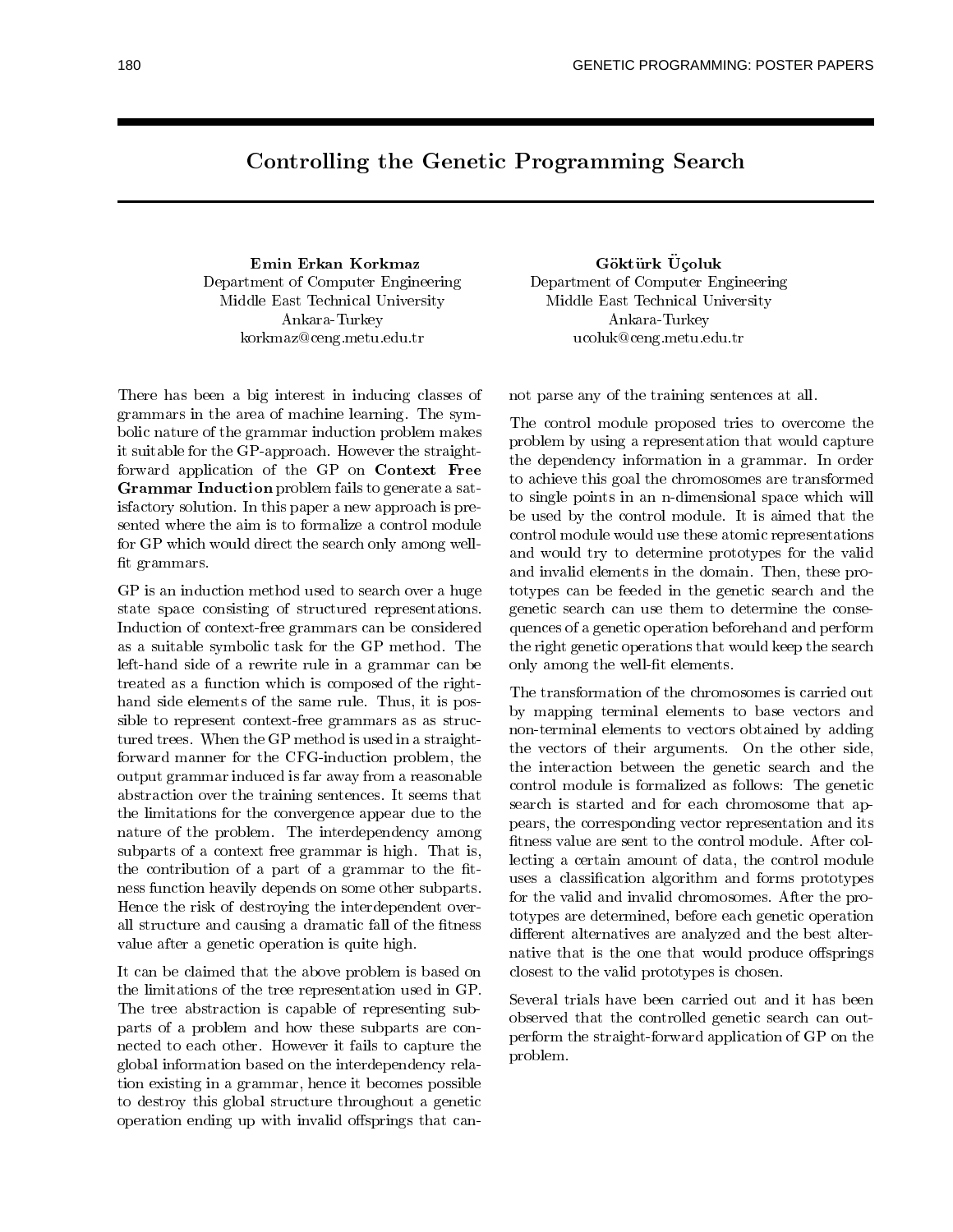## **Using Heuristics Related to Cellular Automata Behavior Forecast to Improve Genetic Search for a Grouping Task**

#### **Gina M. B. Oliveira**

Univ. Presbiteriana Mackenzie, R. da Consolação 896, 5º Andar, São Paulo, SP - Brazil

**Pedro P. B. de Oliveira** 

Univ. do Vale do Paraíba, Av. Shishima Hifumi 2911, São José dos Campos, SP - Brazil

> parameter values. *Hp* is then used to bias the GA operation, in the following ways. The fitness function of rule was made by the weighted average of the efficacy in 100 ICs and the function *Hp*. The reproduction was biased: in order to select the crossover point and the bits

> to be mutated, various attempts were made; only those that generated rules with high *Hp* value were selected.

> The experiments was performed for three different sizes of lattice: 9, 19 and 49 cells. A series of GA runs was performed for each size. The introduction of the parameter-based heuristic entailed a substantial improvement in the best rule found: 29%, 73% and 119% for lattice 9, 19 and 49, respectively (Oliveira, 1999). Other computational tasks were studied in our parameterbased heuristic approach (Oliveira, 2000). However, the current experiments involving GT differ from those experiments precisely in the fact that, since it is a new task in the literature, our approach was left without any *a priori* knowledge for usage as heuristic information. In spite of that, the results were extremely encouraging, a clear suggestion that even with no previous knowledge about a task, the heuristic based on the forecast parameters alone, can still guide the GA search towards higher efficiency regions of the search space.

#### **References**

M. Mitchell, P. Hraber and J. Crutchfield (1994). Evolving Cellular Automata to Perform Computations: Mechanisms and Impediments. *Physica D*, **75**:361-391.

G.M.B. Oliveira (1999). *Dinamics and Evolution of One-Dimensional Cellular Automata.* PhD Thesis, Aeronautics Institute of Technology, SP, Brazil. (In Portuguese).

G.M.B. Oliveira, P.P.B. de Oliveira and N. Omar (2000). Evolving solutions of the density classification task in 1D cellular automata, guided by parameters that estimate their dynamic behaviour. *Artificial Life VII*, MIT Press.

G.M.B. Oliveira, P.P.B de Oliveira and N. Omar (2001).Guidelines for Dynamics-Based Parameterization of 1D Cellular Automata Rule Spaces*. Complexity,* **6** (2).

M. Sipper (1998). A simple Cellular Automata that solves the density and ordering problems. *International Journal of Modern Physics*, **9** (7).

Cellular automata (CA) are discrete complex systems which possess both a dynamic and a computational nature. Based only upon their definition, it is not possible to forecast their dynamic behavior. Various studies in the context of one-dimensional CA have been carried out on defining parameters, directly obtained from their transition rule, which have been to shown to help forecast their dynamic behavior. From the analysis of the parameters published in the literature, and also from others investigated by the authors of this paper, we selected a set of five parameters (Oliveira, 1999*,* 2001).

Various investigations have been carried out on the computational power of CA, with concentrated efforts in the study of 1D CA and their computational abilities. One of the approaches is the use of Genetic Algorithms (GA) to look for CA with a predefined computational behavior (Mitchell*,* 1994). Our approach being the use of the parameter set as an auxiliary metric to guide the GA search. We rely on a simple GA, similar to that used in (Mitchell, 1994), with the appropriate modifications.

We show here the experiments involving an adaptation of the Ordering Task (Sipper, 1998) which yielded what we named the Grouping Task (GT) (Oliveira, 1999): Let us consider an arbitrary initial configuration (IC) of a lattice formed by  $N_0$  0s and  $N_1$  1s, randomly distributed. The CA transition rule is said to be able to solve the GT if, after *T* time steps, it still has  $N_0$  0s and  $N_1$  1s, but distributed in a such way that from the left to the rightmost cell there can only be one transition from 1 to 0.

The environment built to evolve the GT used radius 2 CA, using a population of 100 individuals, evolving during 50 generations. Elitism was used at a rate of 20%. One-point crossover was used at a rate of 80%. Mutation was applied at a rate of 2% per bit. Each individual evaluation was obtained, at each generation, out of testing the performance of the automaton in 100 different ICs, which accounted also for partial solutions. The final efficacy of the GA run was measured by testing the performance of the best rule found in  $10^4$  different ICs, without considering partial solutions. The GA environment was modified so as to incorporate the parameter-based heuristic. Basically, the parameter-based heuristic is coded as a function (referred to as *Hp*), which returns a value between 0 and 100, depending on the rule's

## **Nizam Omar**  Inst. Tecnológico de Aeronáutica,

Praça Marechal Eduardo Gomes 50, São José dos Campos, SP - Brazil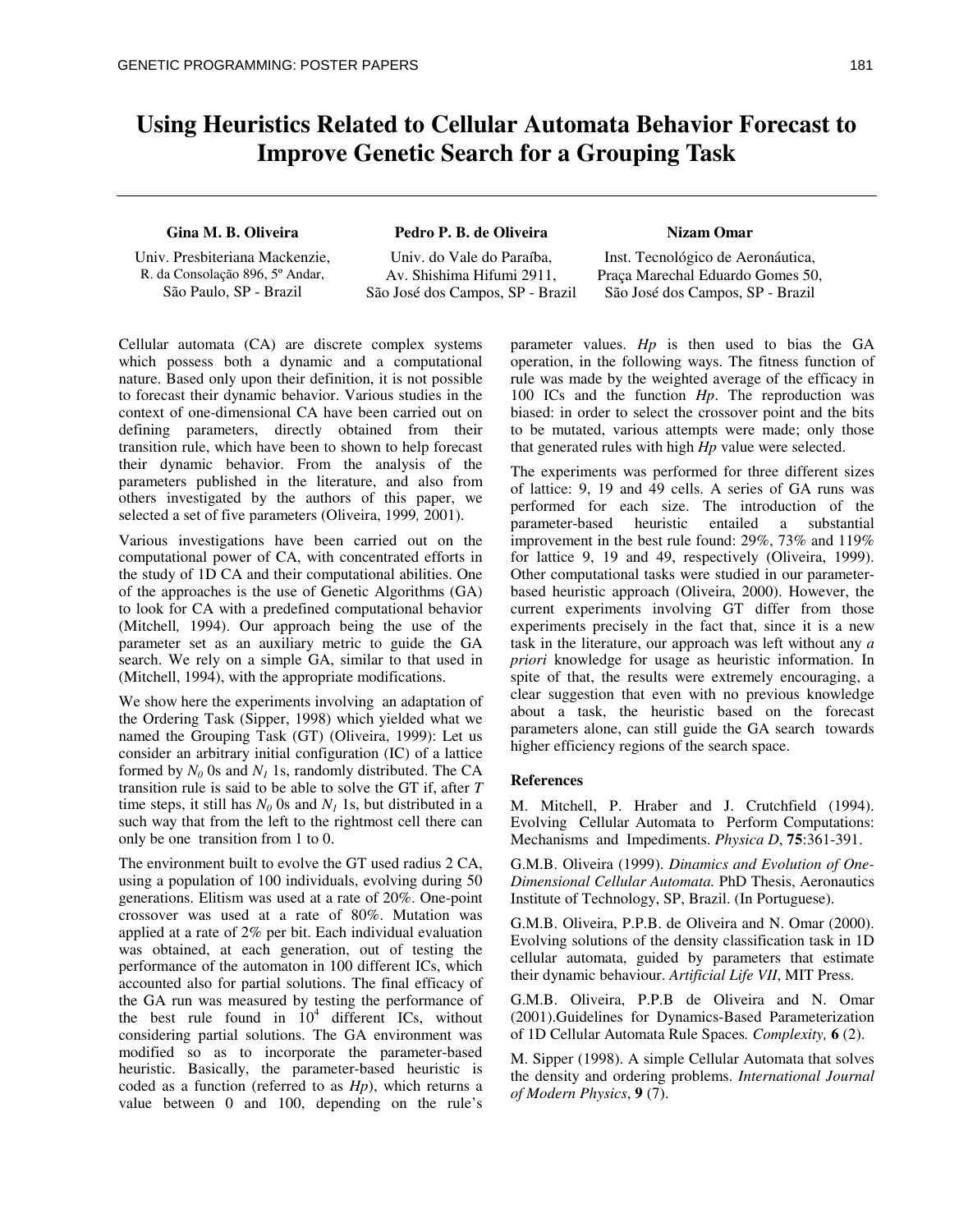## Building <sup>a</sup> Taxonomy of Genetic Programming

Peter Martin School of Computer Science, Birmingham University, Birmingham, B152TT, England E-mail: peter.martin@marconi.com

There is still a lack of theoretical guidance on the selection of operational parameters and only a handful of empirical studies have provided help with parameter selection, usually for a limited set of problems. By building a taxonomy of GP it is envisaged that further guidance will emerge to assist users of GP to choose appropriate parameters.

### $\mathbf{1}$ CONTRIBUTION

The primary aim of this work is to create a taxonomy by analysing the results of previous experiments and systems. It is then hoped that the application of the taxonomy to new problems will help workers in GP arrive at suitable parameter sets. It is noted that there is little in the way of a taxonomic analysis of GP in the literature.

This contribution starts by considering a variety of problems that have been tackled using GP. For each  $\sqrt{\frac{F_{\text{fitness}}}{F_{\text{times}}}}$ problem a number of attributes are collected and analyzed. In general the attributes include those which are commonly discussed in the GP literature. In addition, the problems themselves are analyzed to identify some more general attributes that may be of use when constructing the taxonomy. Once identified, the attributes can be used to construct the groups (taxa) and to separate these groups into subgroups (taxons).

A number of key characteristics of a taxonomy are identified and the resultant taxonomy evaluated against these criteria.

The attributes identified are placed into one of three high level categories. These three categories reflect the process of decomposition often encountered in problem solving and were chosen to reflect the process of solving a problem using GP.

## 2 A PRELIMINARY TAXONOMY

The attributes analysed so far have been used to construct a taxonomy, where the x axis represents the 3 main categories of attributes. Within each category the major attributes are placed. Where appropriate these have first been grouped together into distinct taxa, and these taxa then further separated into taxons. This taxonomy is shown in figure 1.



Figure 1: A Taxonomy of genetic programming

At the time of writing, over 130 examples of GP have been identified, and are being analysed, though the data set is not complete for these examples. The collection and analysis is ongoing work.

#### Acknowledgment

This work was sponsored by Marconi Communications Limited.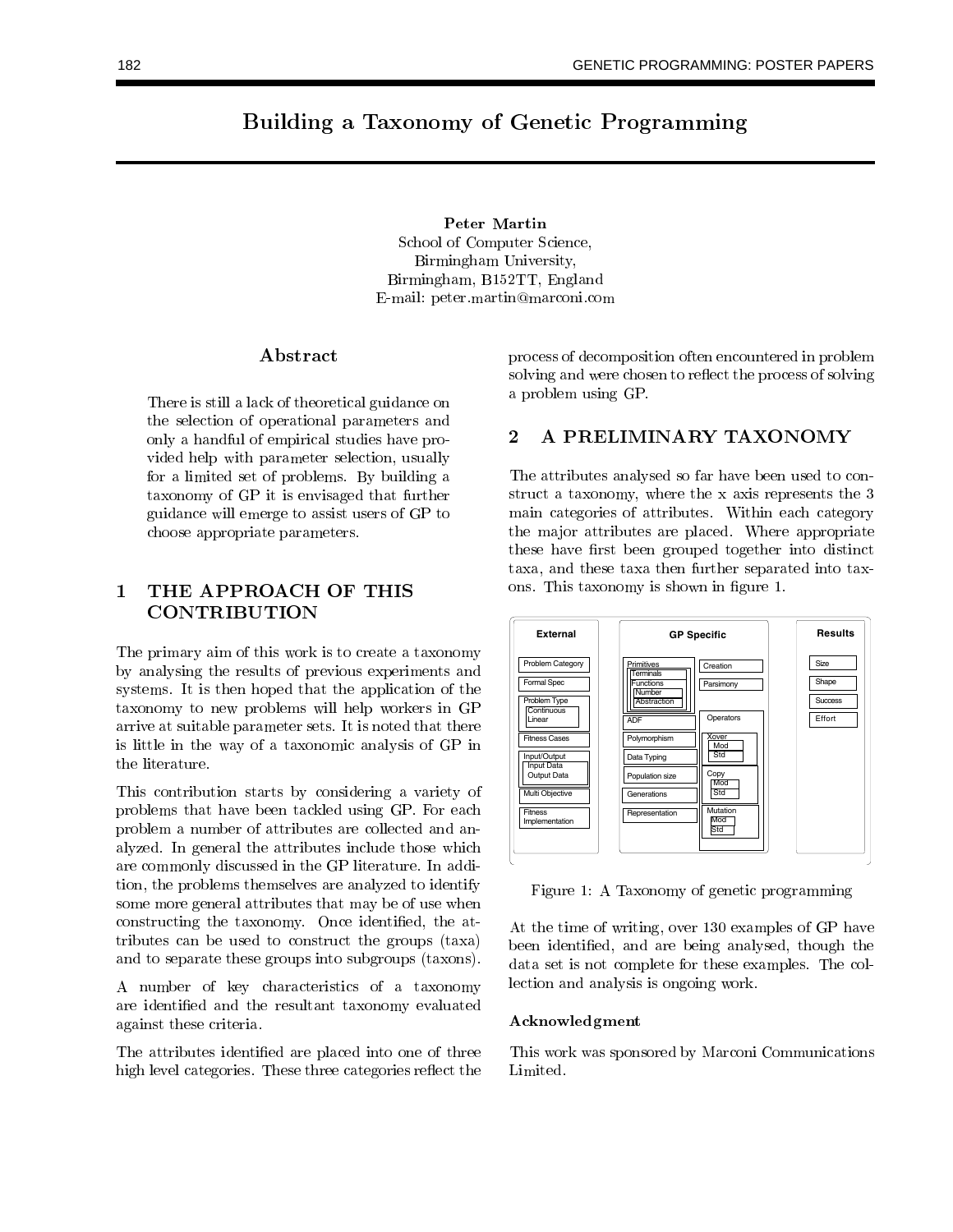## **Discovering Fuzzy Classification Rules with Genetic Programming and Co-Evolution**

| Roberto R. F. Mendes | Fabricio de B. |
|----------------------|----------------|
|                      |                |

Voznika Julio C. Nievola Alex A. Freitas

PUC-PR PPGIA - CCET Av. Imaculada Conceição, 1155, Curitiba - PR, 80215-901. Brazil {alex, nievola}@ppgia.pucpr.br http://www.ppgia.pucpr.br/~alex +55 41 330-1669

CEFR-Miner (Co-Evolutionary Fuzzy Rule Miner) is a data mining system for the classification task. It uses two evolutionary algorithms: a genetic programming (GP) algorithm evolving a population of fuzzy rule sets and a (1+5)-evolution strategy (ES) evolving membership function definitions. These algorithms co-evolve in order to generate a fuzzy rule set and a set of membership function definitions that are well adapted to each other.

CEFR-Miner can handle both categorical (nominal) and continuous attributes. For continuous attributes, instead of using crisp conditions such as (*Age < 25*), our system represents these attributes using fuzzy conditions like (*Age = young*), where *young* is a fuzzy linguistic term. Fuzzy linguistic terms are intuitively more comprehensible to the end user, and they overcome the sudden and unnatural transition between categories associated with crisp conditions.



**Fig. 1** GP individual with 5 rule antecedents

Each GP individual corresponds to a set of fuzzy rule antecedents (IF part) encoded in disjunctive normal form (DNF) – see e.g. Fig. 1. (All rules have the same consequent, i.e. THEN part, which does not need to be encoded in the individual.) Each rule condition represents an attribute-value pair <*A* = *V*>. If the condition is fuzzy the definitions of the membership functions required to interpret it are provided by a (1+5)-ES algorithm. Hence, the membership function definitions of the ES individual are used to evaluate the fitness of GP individuals.

The (1+5)-ES algorithm evolves a "population" of a single individual using only mutation (and not crossover). This single individual represents a set of membership functions definitions for all linguistic terms of all fuzzy attributes. The fitness of this ES individual is based on the average fitness of several GP individuals (i.e. fuzzy rule sets) interpreted with the membership function defined by the ES individual, rather on the fitness of a single GP individual. This improves the robustness of the ES's fitness evaluation.

CEFR-MINER was evaluated on five public domain datasets and the results were compared to BGP [Rouwhorst & Engelbrecht 2000] and ESIA [Liu & Kwok 2000]. Table 1 shows the accuracy rate on the test set for the three systems. (The results for CEFR-MINER were obtained by running a 5-fold crossvalidation procedure. The results for BGP and ESIA were taken directly from the above references.) The numbers between brackets are standard deviations.

| Data set    | CEFR-        | <b>ESIA</b>  | <b>BGP</b> |
|-------------|--------------|--------------|------------|
|             | <b>MINER</b> |              |            |
| <b>CRX</b>  | 84.7         | 77.39        | N/A        |
|             | $(\pm 3.5)$  | $(\pm 0.23)$ |            |
| Heart       | 82.2         | 74.44        | N/A        |
| (statlog)   | $(\pm 7.1)$  | $(\pm 0.26)$ |            |
| Ionosphere  | 88.6         | N/A          | 89.2       |
|             | $(\pm 6.0)$  |              |            |
| <b>Iris</b> | 95.3         | 95.33        | 94.1       |
|             | $(\pm 7.1)$  | $(\pm 0.03)$ |            |
| Hepatitis   | 87.5         | N/A          | N/A        |
|             | $(\pm 13.1)$ |              |            |

**Table 1:** Accuracy rate (on test set)

#### **References**

- J.J. Liu & J.T. Kwok (2000) An Extended genetic rule induction algorithm. *Proc. Congress on Evolutionary Computation (CEC-2000)*. IEEE.
- S.E. Rouwhorst & A.P.Engelbrecht (2000) Searching the forest: using decision tree as building blocks for evolutionary search in classification. *Proc. Congress on Evolutionary Computation (CEC-2000)*. IEEE.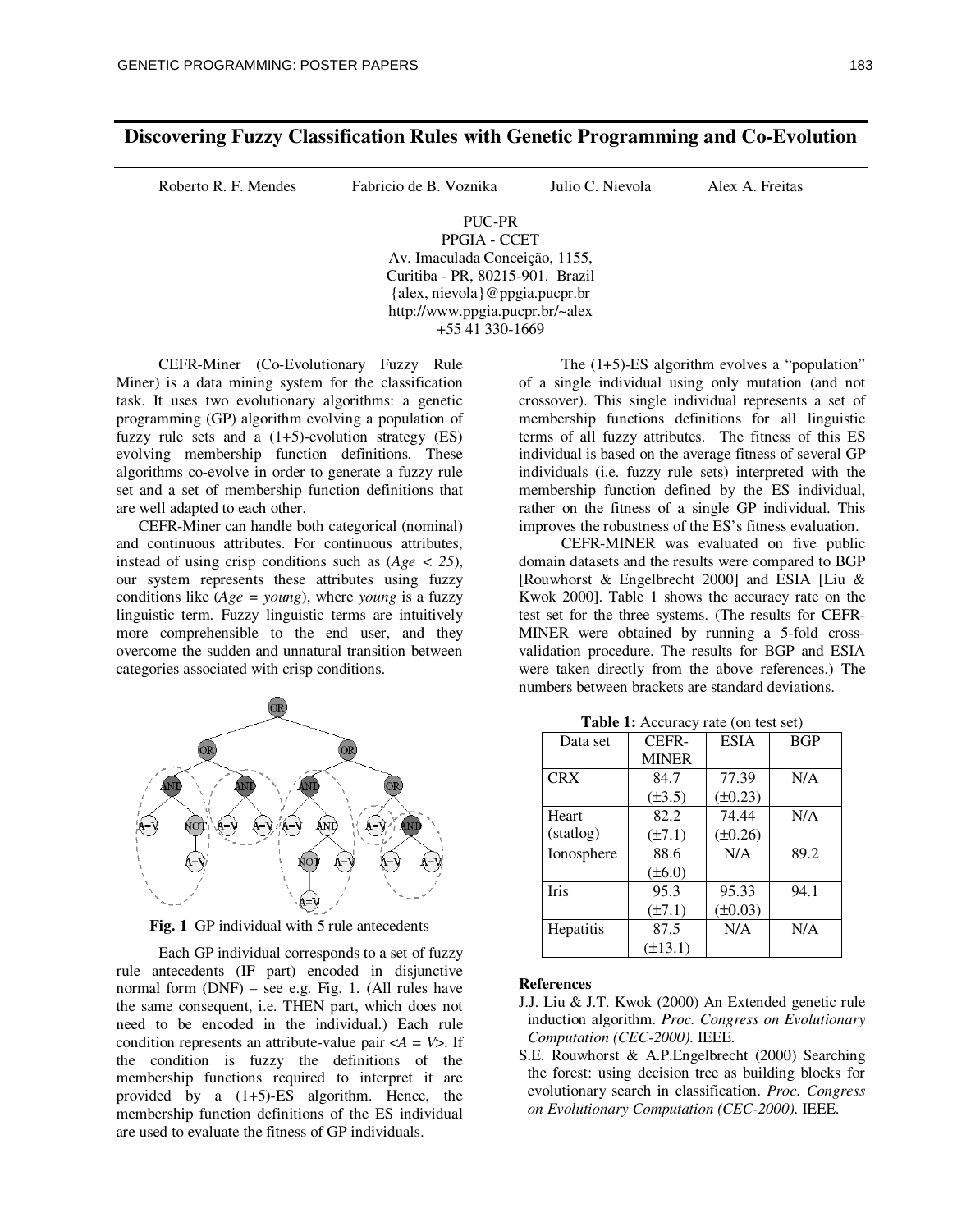## **Evolution of Program Size in Cartesian Genetic Programming**

**Julian Miller** School of Computer Science, University of Birmingham, Birmingham, B15 2TT, UK Telephone: +44 121 414 3710 Email: j.miller@cs.bham.ac.uk

#### **Abstract**

This paper presents an empirical study of the variation of program size over time, for a form of Genetic Programming called Cartesian Genetic Programming. Two main types of Cartesian genetic programming are examined: one uses a fully connected graph, with no redundant nodes, while the other allows partial connectedness and has redundant nodes. Studies are reported here for fitness based search and for a flat fitness landscape. The variation of program size with generation does not behave in a similar way to that reported in other studies on standard Genetic Programming. Depending on the form of Cartesian genetic programming, it is found that there is either very weak program bloat or *zero bloat*. It is argued that an important factor in the analysis of the change of program length is neutral drift, and that if genotype redundancy is present, the genetic neutral drift simultaneously improves search and compresses program code.

#### **1 DISCUSSION**

The view that sees neutral drift as a causative factor in program bloat has received little attention in the literature. Programs that have varying amounts of junk code within them all have the same fitness. Evolutionary algorithms, unlike strict hillclimbers (which don't exhibit bloat), do not typically demand that promotable programs (to the next generation) have an improved fitness, thus they may accept equally good solutions (i.e. fitness neutral) or even slightly worse solutions. Consequently, if there is a mechanism that can create neutral solutions a genetic drift process will occur, particularly during periods of no fitness improvement (which is when *implicit* bloat can be at its worse). In program representations that do not distinguish genotype from phenotype (i.e standard tree-based GP) this process of drift must largely occur by the insertion of junk code. In other work [1] it has been shown that genetic drift is highly beneficial in CGP as it allows constant innovation and removes genetic stagnation. This is also observed in other systems. However genetic drift with implicit introns appears to cause stagnation and supresses constant innovation. One advantage of making a distinction between genotype and

phenotype is that the exploratory nature of genetic drift can occur mainly in fitness neutral space and only occasionally affect phenotype space. This means that there is no penalty associated with the neutral exploration as it is never evaluated when the fitness of a program is calculated. The argument that program bloat provides a protective mechanism for the destructive effects of both crossover and mutation (i.e. it is a *good* thing) applies equally well to explicit redundancy. Thus one can take advantage of it in CGP without paying the penalty of evaluating it. To some extent one can see fully-connectedness as an invitation for program bloat and it is really difficult to see any virtues it may have over representations that allow explicit code redundancy.

Standard CGP (without insert/delete-node operators) has a bounded program size. However this does not seem to be a large factor in program size suppression as in a flat fitness landscape the average size of the programs is always a fraction of the maximum bound. Clearly it would be a problem in a fitness based search if the bound chosen was less than the minimum size to construct a correct program.

Experiments performed indicate that implicit intron growth is not a problem and no measures need to be taken to suppress it (at least for a challenging Boolean problem). Evidence has been provided of the unbiased nature of the mutation operator by examining the behaviour of the programs under evolution in a flat fitness landscape. The central concept of the work is that allowing unconnected program nodes is very useful and improves the effectiveness of the search without having to be evaluated in the fitness function. Such representations *benefit* from explicit introns that allow program exploration through genetic drift.

#### **References**

1. T. Yu, and J. F. Miller (2001). Neutrality and Evolvability of a Boolean Function Landscape. In J. F. Miller, M. Tomassini, P. L. Lanzi, C. Ryan W. Langdon (eds.), Genetic Programming *Fourth European Conference on Genetic Programming*. (EuroGp2001). Lecture Notes in Computer Science, Vol. 2038, pp. 204-217, Springer-Verlag.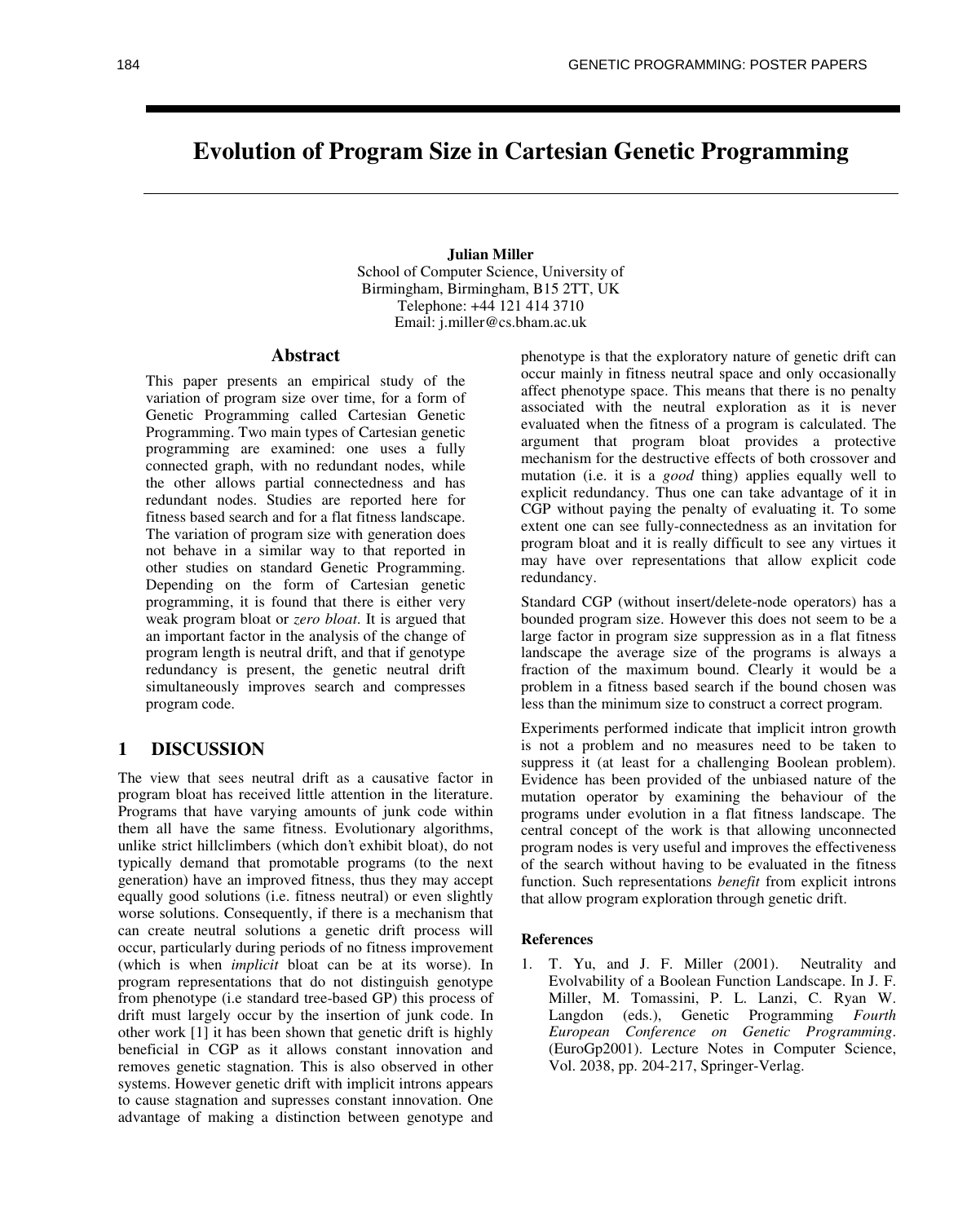## **Increasing the diversity of a population in genetic programming**

#### **Patrick Monsieurs**

Expertise Center for Digital Media Limburg University Center Diepenbeek, Belgium

#### **Abstract**

In this work we describe a method to remove individuals from a genetic programming population that are similar to fitter individuals in the population. As a result, the diversity of the population as well as the convergence speed will be increased.

#### **1 DETECTING IDENTICAL NODES**

Genetic programming uses a variable length encoding to represent a solution for a problem. This encoding is usually a tree consisting of internal nodes and terminal nodes. To detect similarity between different trees, it is necessary to be able to detect identical subtrees.

To accomplish this, before a node is created, a test is done to check if an identical node is already present. In this case, no new node is created but the existing node is reused instead. A terminal node can be tested for uniqueness by storing the contents of all the existing terminals in a hash-table or a sorted tree. To test a nonterminal node, a unique ID is given to every node when it is created. A non-terminal node is uniquely defined by the vector of ID's of its children. These vectors can be stored in a sorted tree, and the uniqueness of a non-terminal node can be tested by looking if the vector is present in the sorted tree. As a result of this operation, individuals that have an identical subtree share the same node that represents this subtree.

## **2 CALCULATING THE DIVERSITY**

The diversity of the individuals in the population is calculated after a generation has been created. Every node of every individual contains a mark field, and is initially set to a default value. First, a new mark value M is selected, that is different from the mark values of every node in the population. Next, the algorithm iterates over all the individuals of the population, ordered by fitness, starting with the fittest one. The diversity of an individual is equal to  $1 -$  (the number of nodes marked with M)/(the

#### **Eddy Flerackers**

Expertise Center for Digital Media Limburg University Center Diepenbeek, Belgium

total number of nodes of the individual). Then, the mark fields of all the nodes of this individual are set to M. Because nodes representing identical subtrees are shared between individuals, these shared nodes of the other individuals are also marked.

The diversity is a number between 0 and 1, where 1 means none of the individual's nodes have been used by fitter individuals, and 0 means the entire individual has been used. If the diversity of an individual is not large enough, it will be removed from the population. A possible simple test is to remove all individuals that have a diversity that is less than a fixed constant. This approach has been tested on a symbolic regression problem, with the target function  $x^5 - 2x^3 + x$ . The set of terminal nodes was  $\{x\}$ , and the set of non-terminal nodes were  $\{+, -, *,$ /}, and a population size of 300 was used. The average number of generations (averaged over 50 runs) required to solve this function without using the diversity test was 17. When the minimum diversity was set to a value between 0.38 and 0.46, the average number of generations was 10. However, when the minimum diversity became too high  $(0.47)$ , only a few individuals had sufficient diversity to survive and the performance rapidly degraded.

The disadvantage of using a constant minimum diversity is that fit individuals can also be removed. This can be solved by setting the minimum diversity to the following value: MinDiversity( $i$ ) =  $i$ /PopulationSize, where  $i$  is the position of the individual in the sorted population  $(i = 0)$ for the best individual). In this case, fitter individuals require a lower diversity to survive than less fit individuals. Using this test, the average number of generations required to find the solution for the above symbolic regression problem was 7.7.

#### **3 CONCLUSIONS**

In this work, a method is presented that increases the speed of genetic programming by a factor of more than 2, and does not require any fixed constants.

#### **Acknowledgements**

Part of this work is funded by the NFWO (National Fund for Scientific Research), project G0083.97.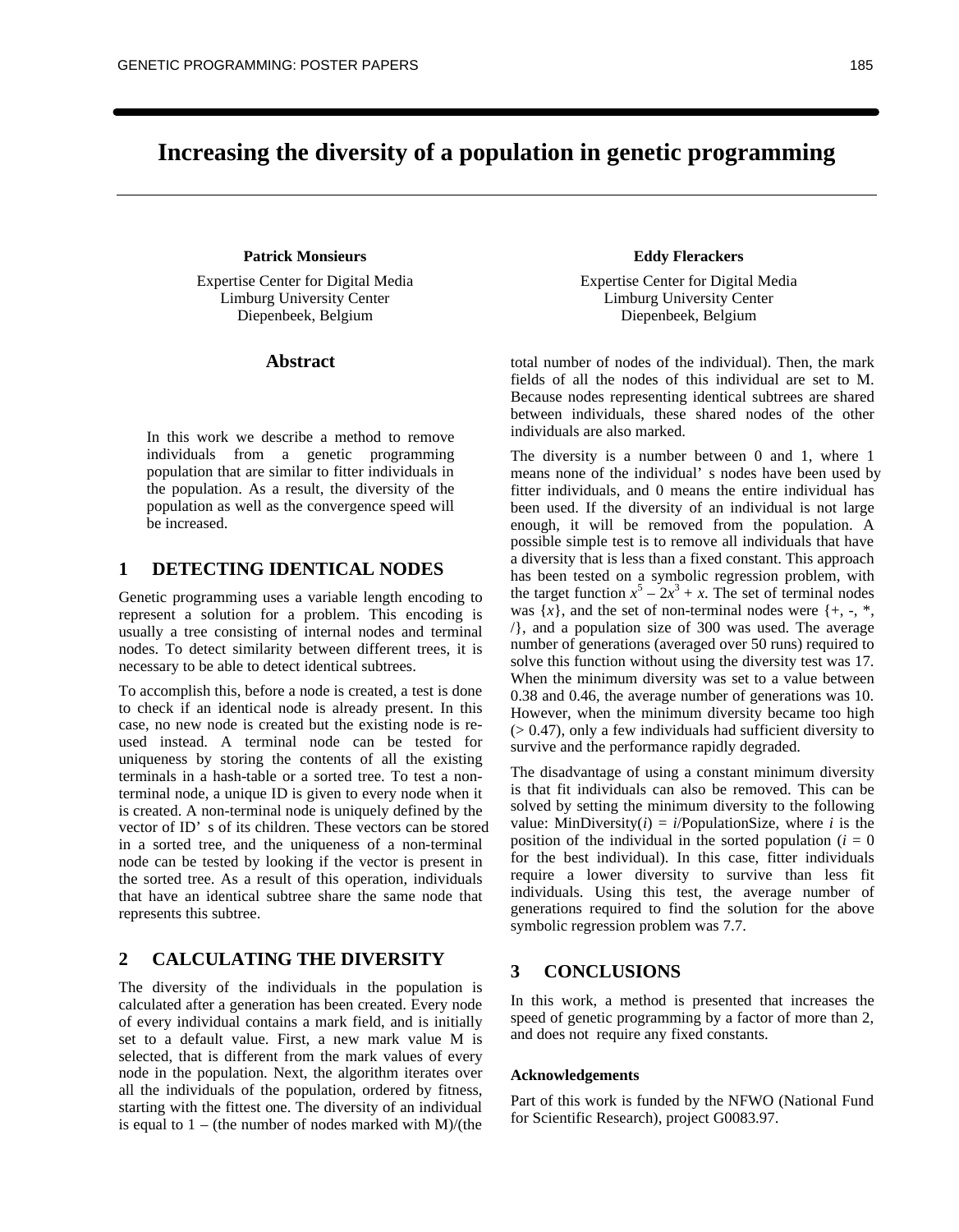## Subtree encapsulation versus ADFs in GP for parity problems

Simon C. Roberts and Daniel Howard Software Evolution Centre, Room U50, DERA Malvern, Worcestershire WR14 3PS, UK dhoward@dera.gov.uk, Tel: 44-1684-894480

This paper compares the simple subtree encapsulation scheme introduced in [2] against ADFs for solving the even-5-parity problem.

Figure 1 shows the encapsulation procedure. A first evolution stage used multiple short GP runs to process an initial terminal set. The best run was then analysed to identify all the distinct subtrees which survived the evolution. Subtrees which were structurally distinct but which produced an identical output for all training cases were said to be *operationally equivalent.* Such subtrees were grouped and represented by the smallest constituent subtree. The evaluations for subtrees which appeared as multiple instances in the final population were then stored so that they could be used as terminal data for a second evolution stage.



Figure 1: Subtree encapsulation procedure.

Table 1 compares different GP schemes for solving the even-5-parity problem, including the fixed architecture and the evolved architecture ADF schemes in [1]. 100 runs were conducted for each scheme and each run evolved a population of 4000 programs for 50 generations. The table gives the number of runs which solved

#### John R. Koza

Stanford University, Los Altos, CA 94023 koza@stanford.edu

Table 1: Performance of different GP schemes.

| scheme                                | $N_{50}$ | effort $(\times 1000)$ |
|---------------------------------------|----------|------------------------|
| standard $\overline{\text{GP (SGP)}}$ | 9.       | 44688                  |
| 200 encapsulated subtrees             | 45       | 800                    |
| 1 ADF                                 | 50       | 672                    |
| 2 ADF <sub>s</sub>                    | 62       | 416                    |
| 3 ADF <sub>s</sub>                    | 59       | 440                    |
| evolved ADF architecture              | 44       | 864                    |

the problem by generation 50  $(N_{50})$  and the estimated effort [1]. The first stage of the encapsulation procedure was evolved for 15 generations and the best run yielded 3410 distinct subtrees. Each second stage run was evolved for 35 generations using 200 randomly selected subtrees.

The table shows that all modularisation schemes greatly improved upon SGP. The subtree encapsulation performed marginally better than the evolved ADF architectures but it was out-performed by the fixed ADF architectures. These comparisons demonstrate the power of modularisation, where even a simple scheme using frozen modules can contend with schemes which continually evolve modules. Analysis of the most beneficial selected subtrees could reveal an indicator for a subtree's potential usefulness. This indicator could then be used to spawn ADFs based on the best candidate subtrees.

#### References

- [1] J. R. Koza (1994). *Genetic Programming II: Auto*matic Discovery of Reusable Programs, MIT Press.
- [2] S. C. Roberts, D. Howard and J. R. Koza  $(2001)$ , Evolving modules in GP by subtree encapsulation, Proceedings of the Fourth European Workshop in *Genetic Programming*, Italy, April 2001, Springer LNCS.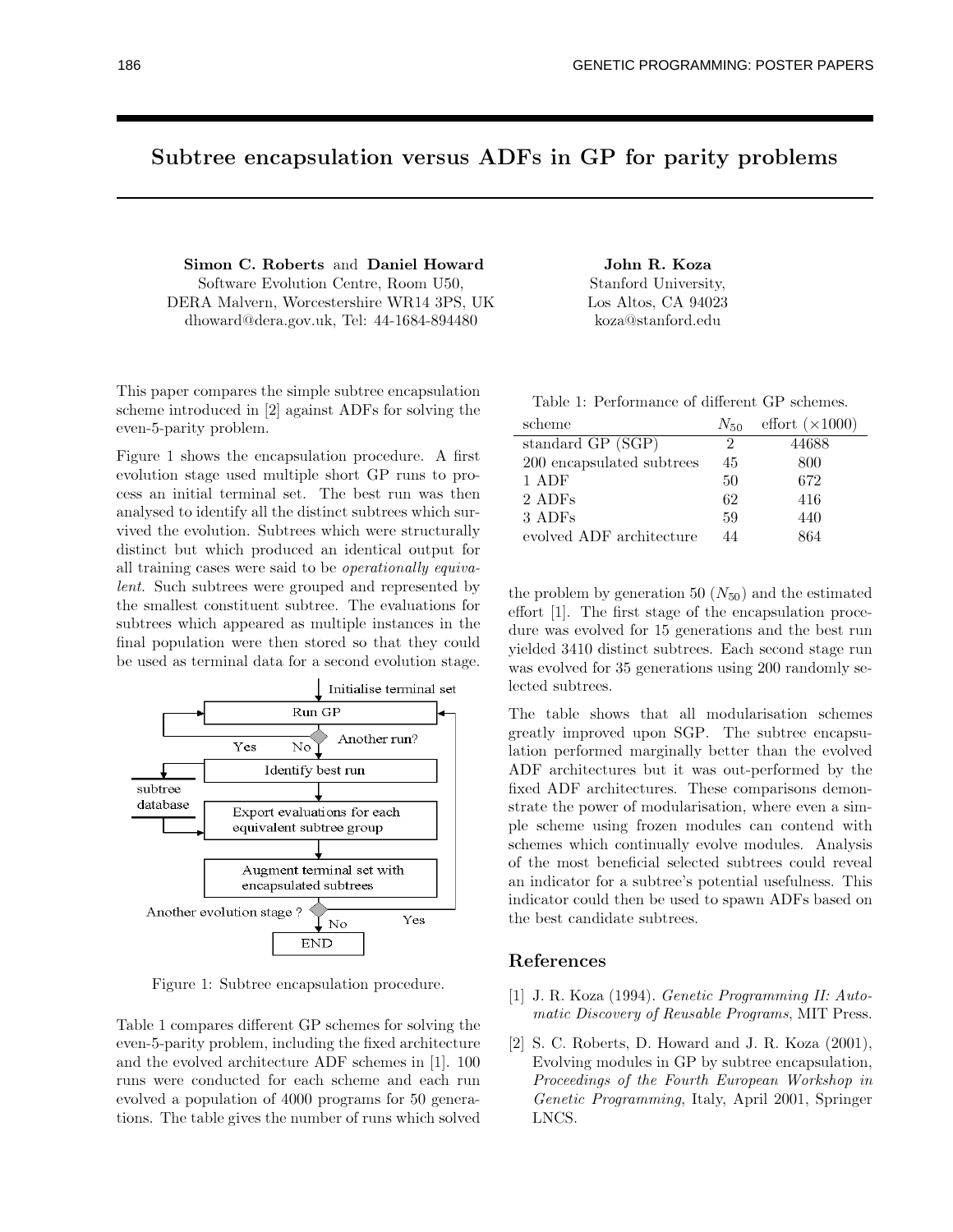## **No Coercion and No Prohibition - A Position Independent Encoding Scheme for Evolutionary Algorithms**

#### **Conor Ryan, Michael O'Neill and Atif Azad**

Department of Computer Science and Information Systems University of Limerick Ireland {Conor.Ryan|Michael.ONeill|Atif.Azad}@ul.ie

#### **Abstract**

We describe an new encoding system, *Chorus*, for grammar based Evolutionary Algorithms. This scheme is coarsely based on the manner in nature in which genes produce proteins that regulate the metabolic pathways of the cell. The phenotype is the behaviour of the cells metabolism, which corresponds to the development of the computer program in our case. In this procedure, the actual protein encoded by a gene is the same regardless of the position of the gene within the genome.

### **1 Introduction**

The mapping from genotype to phenotype in nature is rarely as simple as the one gene-one trait methodology often employed by Evolutionary Algorithms. Moreover, the function of a gene in nature is rarely dependent on its position within the chromosome, for they usually produce the same *protein* regardless of their situation. It is the proteins produced by genes that combine to regulate the metabolism of a cell resulting in the observed phenotypic traits<sup>1</sup>.

The function independent of location property has proved notoriously difficuly to implement in EAs. Usually, any kind of position independence forces the use of a repair operator after crossover, to ensure that every required gene is present. There can also be an issue of *overspecification*, but this is often left unrepaired, as it doesn't affect the decoding.

Having function inextricably linked to location increases the difficulty of a problem for an EA, for it is clearly more difficult for an individual to have a gene at a particular position than it is for the individual to simply possess the gene. The situation is aggravated by epistatic effects, where an increase in fitness is associated with having several correct genes, each in particular places.

There have been some attempts to design position independent Genetic Algorithms, most notably the Messy GA, but this involved a repair mechanism after crossover, and wasn't intended to deal with the evolution of grammars.

This paper presents a position independent representation that we term *Chorus*. It is so called because when the system is transcribing from genotype to phenotype there is often competition as to which protein should be dominant in regulating any one of many possible metabolic pathways that could be taken. This, we believe, is analogous to a situation where there are a number of voices striving to be heard. Typically, the loudest voice is heard, and so, the protein with the greatest *claim* to be expressed, is chosen.

#### **2 Conclusions**

We have described a new, position independent, representation scheme for Evolutionary Algorithms, termed Chorus. Chorus has been tested on two standard benchmark problems, and been shown to outperform GP on one of them.

The results indicate that, while the system does depend on the initial random seed for individuals, it appears to be robust enough to cope with relatively poor choices.

<sup>&</sup>lt;sup>1</sup>Other factors are also responsible for the regulation of metabolism, our current model focuses on one of the major factors - the concentration of specific regulatory enzymes/proteins.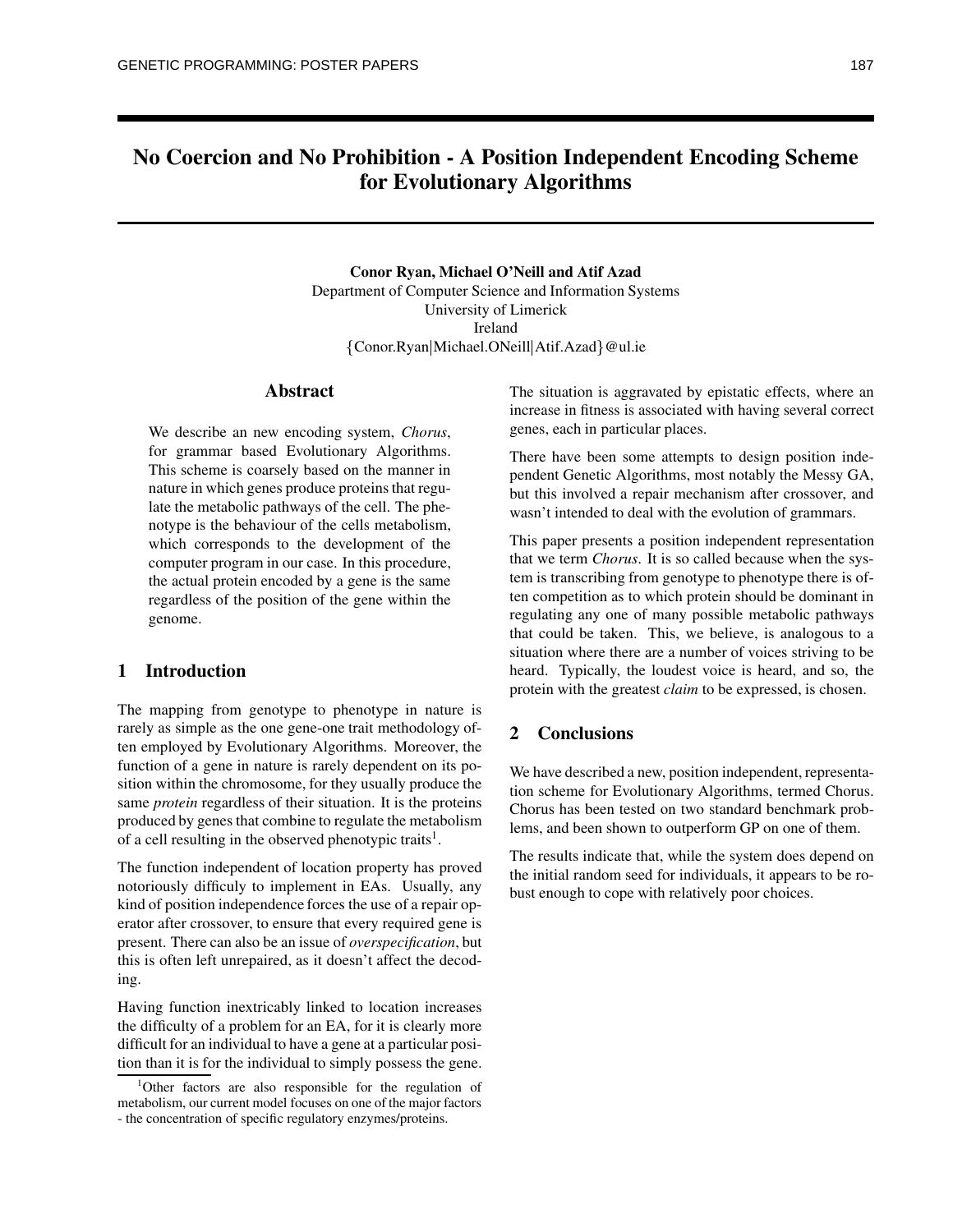# **Genetic Programming Evolves a Human-Competitive Player for a Complex, On-line, Interactive, Multi-Player Game of Strategy**

**John Schloman**

Department of Computer Science and Systems Analysis

Miami University, Oxford, OH 45056

This paper describes the use of genetic programming to evolve a competitive strategy for playing Quake 2. Quake 2 is a difficult on-line game of strategy requiring the navigation of complex paths, the acquisition of various offensive and defensive weapons, and the timely use of those weapons against human-controlled or automated opponents.

Using the Q2Botcore by Ben Schwartzlander as a communications platform, our evolved individuals were able to connect to a Quake 2 server as autonomous clients. This interface limited us to only the data provided to a standard Quake 2 client (server sent game entity information and local map files).

Initial evolution involved a Q2Botcore pathing function to aid in navigation. Unfortunately inherent flaws in the algorithm led to unacceptable and suboptimal behavior. Our second attempt concentrated on omitting dependence upon pathing functions and pre-generated routing tables of nodes.

As with the classic Artificial Ant problem (Koza, 1992) we proposed that success in navigation could result from basing fitness upon resource collection. Inventory items in Quake 2 were assigned arbitrary values based upon their rarity. Inventory was evaluated every 15 seconds and individuals that reported an increase would be rewarded with another 15 seconds to continue. Individuals who were not able to "keep alive" had their fitness calculated from their inventory and exited the server. The data type for our function set was a float representing the yaw value in radians of the individual. Pitch and roll are unnecessary to navigation in Quake 2. The terminal returned the current yaw and the function set included a turn function, which operated upon it. This function set also included item targeting (returning the angle to the entity that best satisfies the visibility or distance condition), obstacle avoidance (returning a safe angle away from obstructions), and timing (allowing for decision tree branching at a given rate).

We chose a single population evolution with 200 individuals per generation and three genetic operators (reproduction, crossover, and mutation).

#### **Ben Blackford**

Department of Computer Science and Systems Analysis

Miami University, Oxford, OH 45056



Figure 1: Maximum and Average Fitness over 100 Generations

After 100 generations, we observed efficient use of the function set for successful navigation. Early individuals began by nesting item targeting functions in turn() to successfully gather items that were not behind obstacles. Some individuals would run into walls at an angle that allowed them to continue to where another item was visible, so they would continue to collect despite the poor navigation. Later, obstacle avoidance was evolved increasing the generational averages to that of these select individuals. The average was also lowered due to negative fitness of those individuals who perished. Fitness was limited by the exhausting of local resources. The static 15-second time limit was insufficient for individuals who depleted all items to proceed to other areas of the map.

#### **References**

Koza, John R. (1992). *Genetic Programming: on the programming of computers by means of natural selection*. Cambridge, MA: MIT Press.

"Quake 2 Bot Core Homepage", Telefragged. <http://www.telefragged.com/Q2BotCore/> [Accessed 12 January 2001].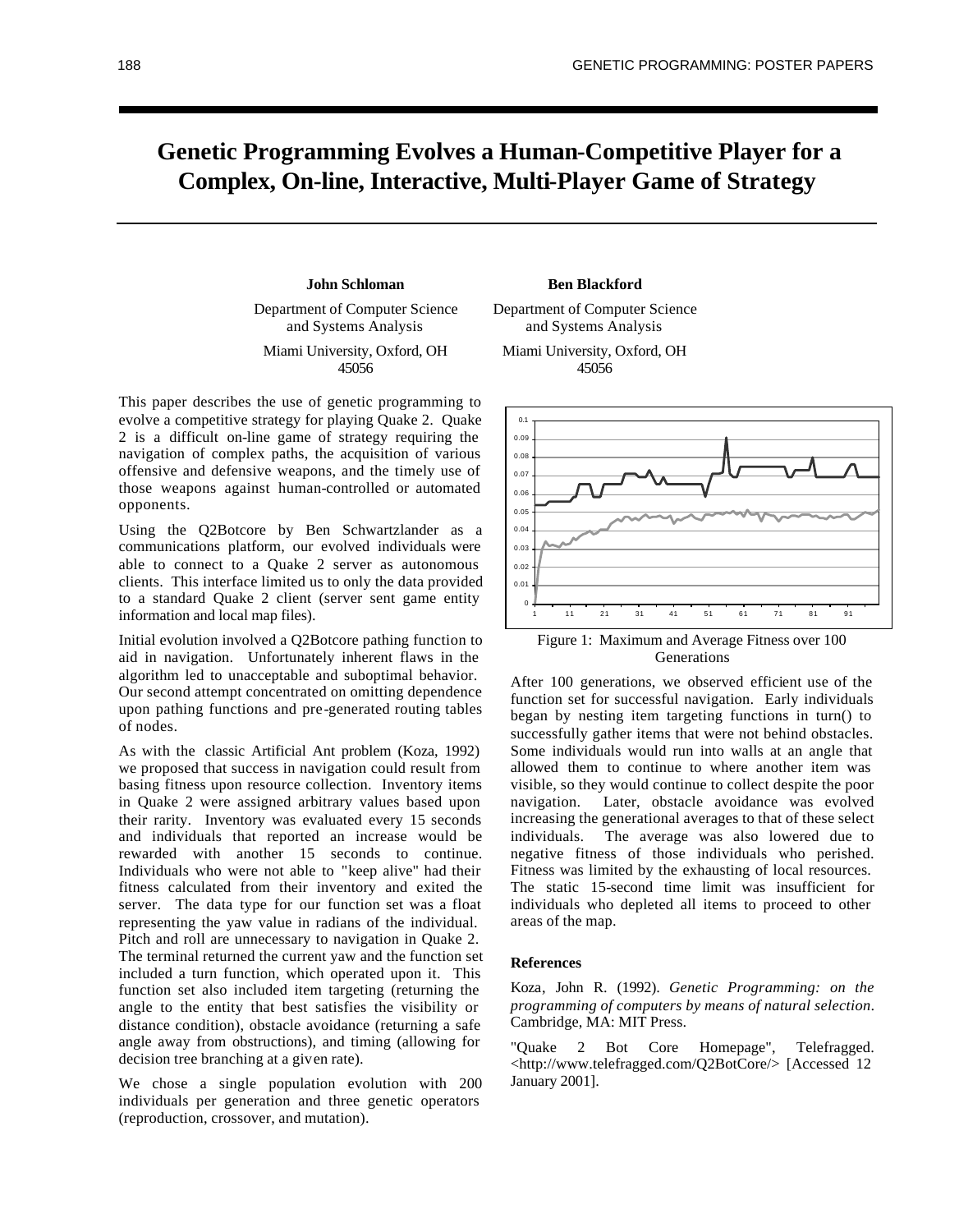# **First Steps toward Automated Design of Mechatronic Systems Using Bond Graphs and Genetic Programming**

**Kisung Seo Erik D. Goodman Ronald C. Rosenberg**

Genetic Algorithms Research and Applications Group (GARAGe) Department of Mechanical Engineering Case Center for Computer-Aided Engineering and Manufacturing Michigan State University, East Lansing, MI 48824

ksseo@egr.msu.edu goodman@egr.msu.edu rosenber@egr.msu.edu

#### **1 OVERVIEW OF THE WORK**

This paper suggests a method for automatically synthesizing designs for mechatronic systems. The domain of mechatronic systems includes mixtures of, for example, electrical, mechanical, hydraulic, pneumatic, and thermal components, making it difficult to design a system to meet specified performance goals with a single design tool. Bond graphs are domain independent, allow free composition, and are efficient for classification and analysis of models, allowing rapid determination of various types of acceptability or feasibility of candidate designs (Karnopp *et al*). This can sharply reduce the time needed for analysis of designs that are infeasible or otherwise unattractive. Genetic programming is well recognized as a powerful tool for open-ended search (Koza et al). The combination of these two powerful methods is therefore an appropriate target for a better system for synthesis of complex multi-domain systems. The approach described here will evolve new designs (represented as bond graphs) with ever-improving performance, in an iterative loop of synthesis, analysis, and feedback to the synthesis process.

#### **2 BOND GRAPHS AND GP**

Bond graphs consist of elements and bonds. There are several types of elements, each of which performs analogous roles across energy domains.

Bond graphs are "grown" by executing the sequence of GP functions and terminals specified by the tree (at specific bonds or nodes of the bond graph), using the embryo as the starting point. In our initial approach, the GP tree represents a program to construct a bond graph, not the bond graph *per se*. The initial studies reported here use the following set of bond graph elements: {C, I, R; 0, 1,  $S_f$ ,  $S_e$ }, representing generalized capacitances, inductances, resistances, parallel and series connections, and sources of flow and effort. This set is sufficient to allow us to achieve designs that have practical meaning in engineering terms, while still permitting other methods to be used for comparison, to help to assess our initial work.

#### **3 EXAMPLE: EIGENVALUE SEARCH**

In this case, a set of target eigenvalues is given and a bond graph model with those eigenvalues is desired. The embryo model used is shown in Figure 1. The dotted box represents the initial modifiable site ("writehead"). The construction steps specified in the GP tree are executed at that point. The numbers in parentheses represent the parameter values specified (or found) for the elements.



Figure 1: Embryo bond graph model

As a proof of concept for this approach, evolution of a limited set of bond graphs with specified target eigenvalues was tested, with good results produced rapidly using very limited computing resources. This provides some support for the conjecture that much more complex multi-domain systems with much more detailed performance specifications can be automatically designed, given longer execution times and/or using inexpensive cluster computing facilities.

#### **Acknowledgment**

The authors gratefully acknowledge the support of the National Science Foundation through grant DMI 0084934, beginning in August, 2000.

#### **References**

D. C. Karnopp, R. C. Rosenberg,, D. L. Margolis (2000) System Dynamics, A Unified Approach, 3<sup>rd</sup> ed., John Wiley & Sons

J. R. Koza, F. H. Bennett, D. Andre, M. A. Keane, F. Dunlap (1997), "Automated Synthesis of Analog Electrical Circuits by Means of Genetic Programming," *IEEE Trans. Evol. Computation.*, *1*(2), pp.109-128.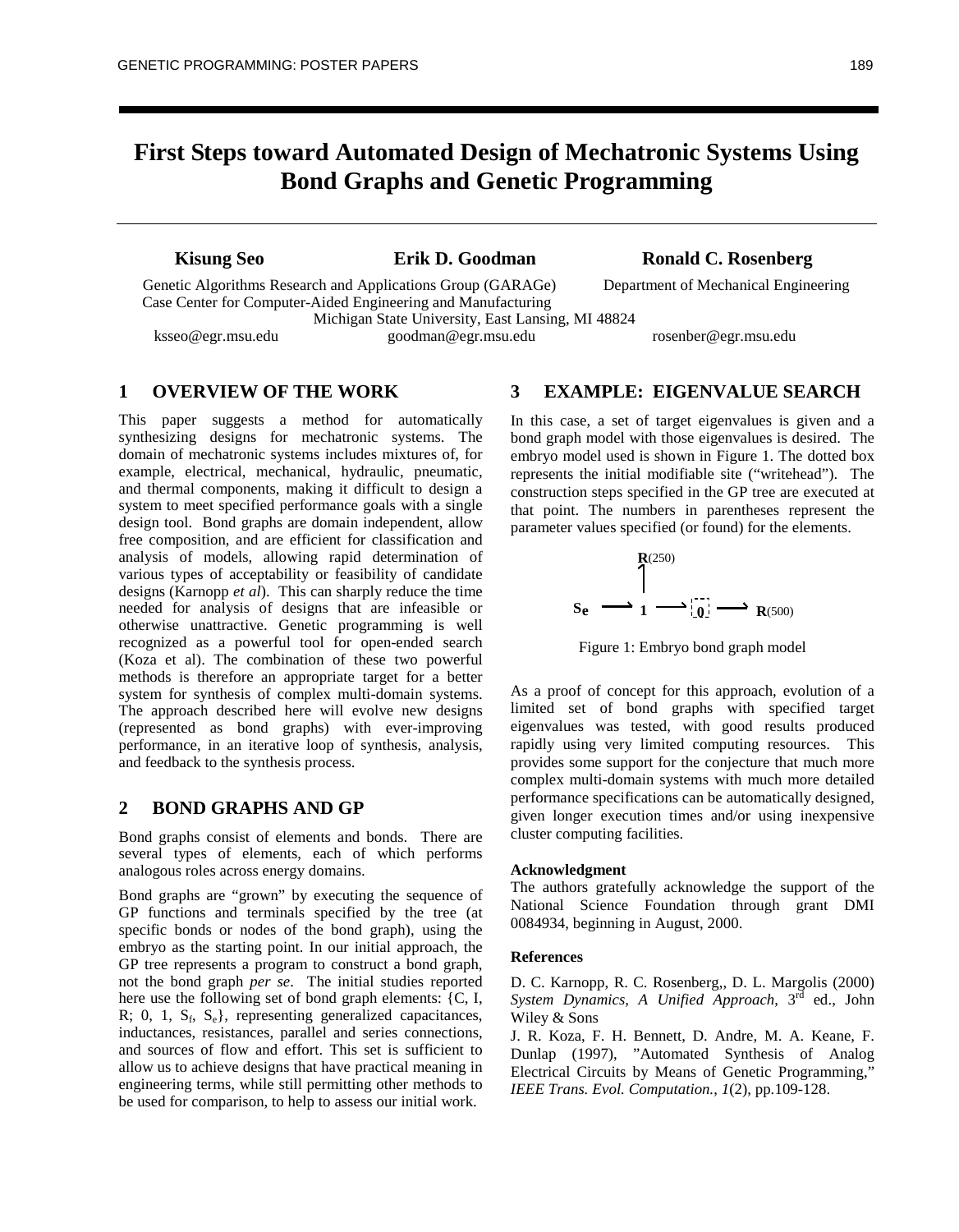## Function Sets in Genetic Programming

Terence Soule Department of Computer Science University of Idaho Moscow, ID 83844 Email: tsoule@cs.uidaho.edu Phone: 208-885-7789

#### Abstract

This research examined how the function set influences performance in genetic programming. We find that performance can vary widely with different "appropriate" function sets. In general, functions that are likely to produce solutions with very low fitness degrade the results and are heavily selected against even when the function could produce very simple solutions.

#### $\mathbf{1}$ **Introduction**

There are three general guidelines used for choosing function and terminal sets in genetic program- $\text{ming}(\text{GP})$ . Sufficiency, the sets must be sufficient to solve the problem. Parsimony, the sets should not contain too many extraneous functions or terminals. Closure, the functions should be able to gracefully handle all possible inputs. All three of these guild-lines were presented in Koza's original text on GP (Koza, 92). Since that time very little research has been devoted to refining those guild-lines. We examine different functions sets for the linear regression problem to begin to understand how function sets influence the search process.

#### $\overline{2}$ The Experiment

The target function is a sine function  $(-2\pi, 2\pi)$ . Three "reasonable" function sets are compared:  $F1 = \{+, -,$ \*,  $\sqrt{||}$ , F2 = {+, -, \*,  $\sqrt{||}$ , / }, and F3 = {+, -, \*,  $\sqrt{||}$ , /, tangent}. The divide is protected. The terminal set consists of the input variable (x) and constants in the range (-1,1). We used a generational GP, with tournament selection (3), populations size 800, 50 generations,  $90/10$  crossover, and using ramped half and half initial generation.

F1 acts as the control set. It is sufficient to produce a Taylor series approximation of sine  $(sin(x) = x - \frac{x^2}{3!} + \cdots)$  $\frac{x^2}{5!}$  –...). F2 is includes divide, which is commonly used in regression problems. F3 allows for a very simple, exact solution to the problem,  $sin(x) = \frac{tan(x)}{\sqrt{1 + tan^2(x)}}$ .

Robert B. Heckendorn Department of Computer Science University of Idaho

Moscow, ID 83844 Email: heckendo@cs.uidaho.edu

| Table 1: Results |                                  |  |
|------------------|----------------------------------|--|
|                  | Function set   Avg. Best Fitness |  |
| F 1              | 8.04                             |  |
| F2               | 7.39                             |  |
| F3               | 9 1 4                            |  |

#### 3 Results

Table 1 shows the error of the best programs averaged across 25 trials. (The differences between any pair are significant (Student's two-tailed t-test  $P < 0.05$ ) for all generations after generation 44.) Interstingly, for the average programs (not shown) F1 significantly outperformed F2 which signicantly outperformed F3 (Student's two-tailed t-test  $P < 0.05$ ). In addition, we measure the frequency of each function. Multiply and square root tend to increase, whereas divide and tangent decrease. This seemes to reflect their usefulness in generating successful programs on average.

#### $\overline{\mathbf{4}}$

The primary result is that different reasonable function sets can have a significant effect on performance. E.g. tangent performed quite poorly, even though it can create a very simple solution. Interestingly the effect of a function set was different for optimal versus average performance. We believe that these results can be partially explained by the tendency of divide and tangent to produce results with very large errors near the values where they are undefined, which will often produce large errors for program incorporating those functions.

Our results also showed that a GP selects against poor functions. However, this selection is driven by average, not optimal, individuals. These results confirm that better information regarding how to choose function sets could signicantly improve GP performance. References

J. Koza (1992). Genetic Programming: On the Programming of Computers by Means of Natural Selection. MIT Press, 1992.